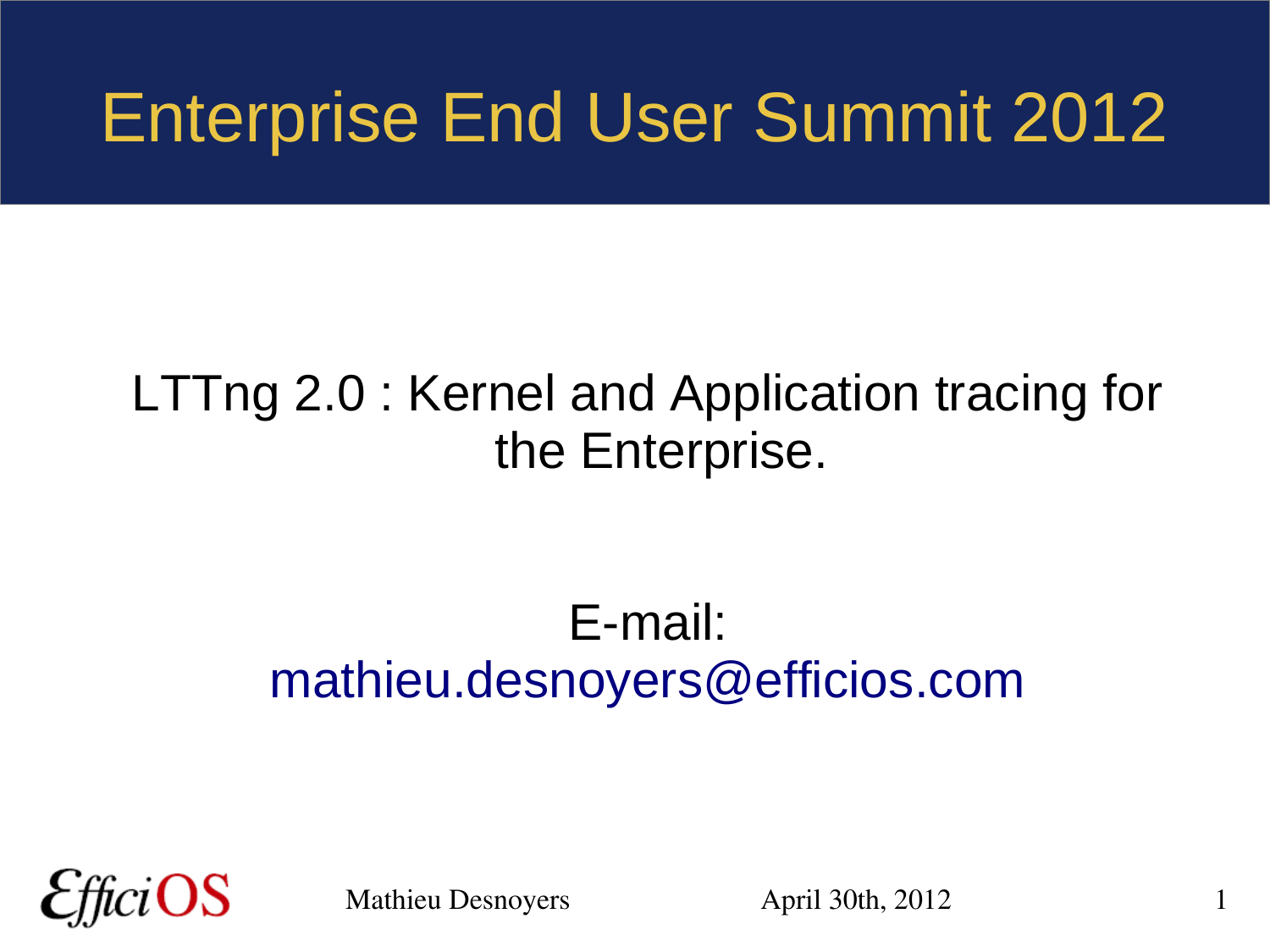#### > Presenter

- Mathieu Desnoyers
- EfficiOS Inc.
	- [http://www.efficios.com](http://www.efficios.com/)
- Author/Maintainer of
	- LTTng, LTTng-UST, Babeltrace, LTTV, Userspace **RCU**

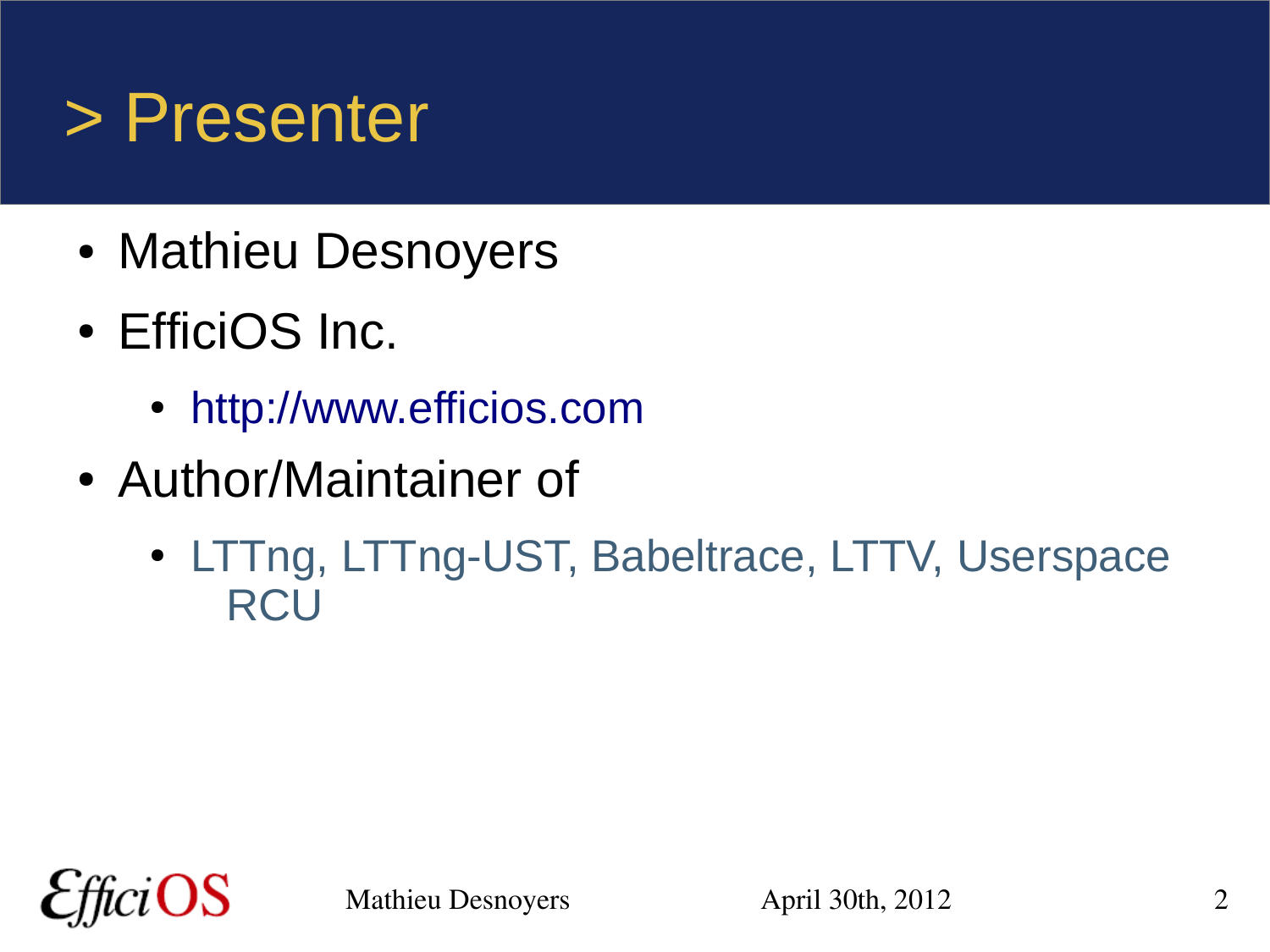#### > Content

- Tracing overview
- LTTng 2.0 features
- LTTng 2.0 UI examples
- Benchmarks
- Trace viewer & analysis tools

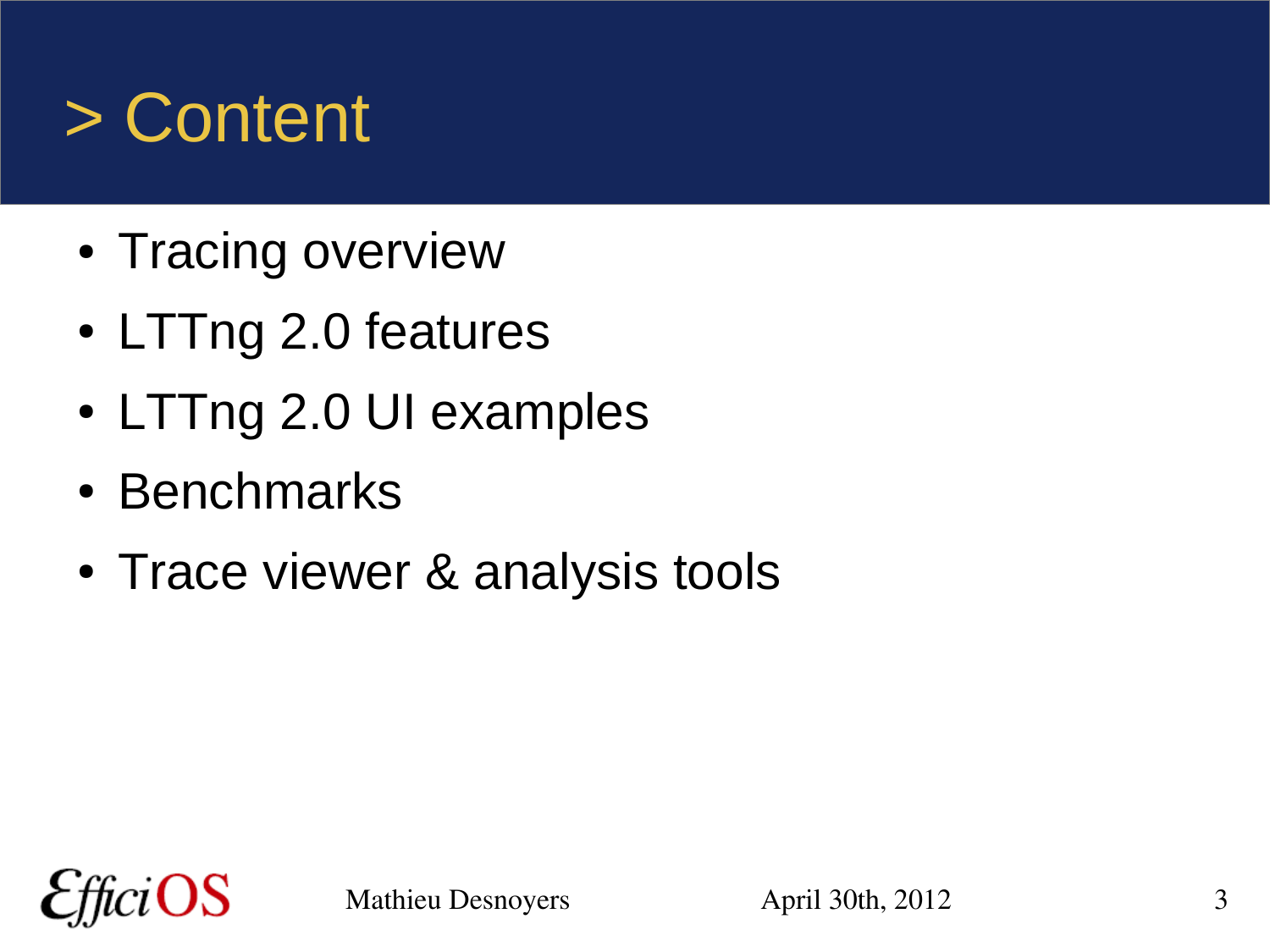#### > Benefits of low-impact tracing in a multi-core world

- Understanding interaction between
	- Kernel
	- Libraries
	- Applications
	- Virtual Machines
- Debugging
- Performance tuning
- Monitoring

OS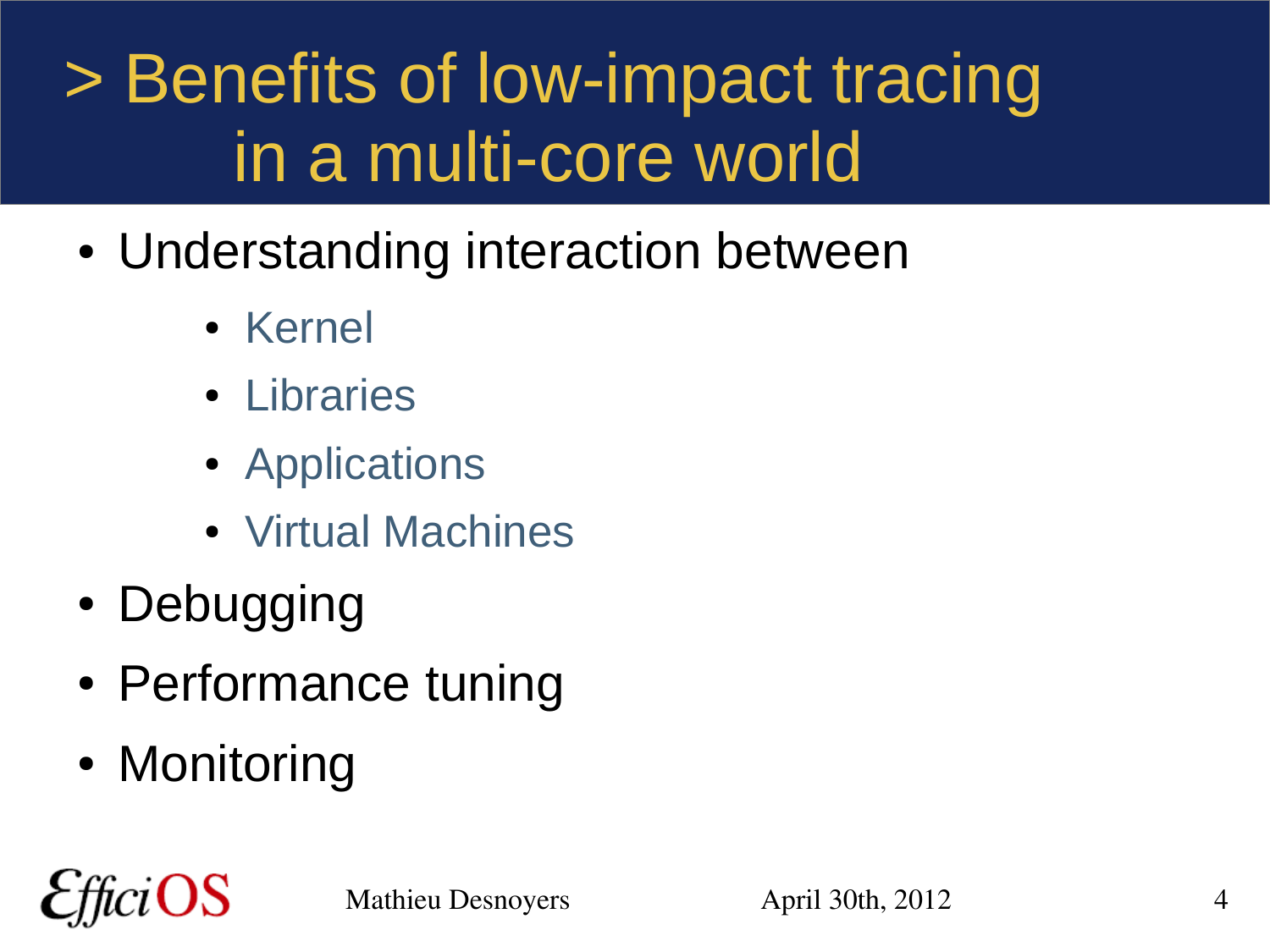#### > Tracing use-cases

- Telecom
	- Operator, engineer tracing systems concurrently with different instrumentation sets.
	- In development and maintenance phases.
- High-availability, high-throughput servers
	- Development and maintenance: ensure high performance, low-latency in production.
- Embedded
	- System development, maintenance of deployed systems.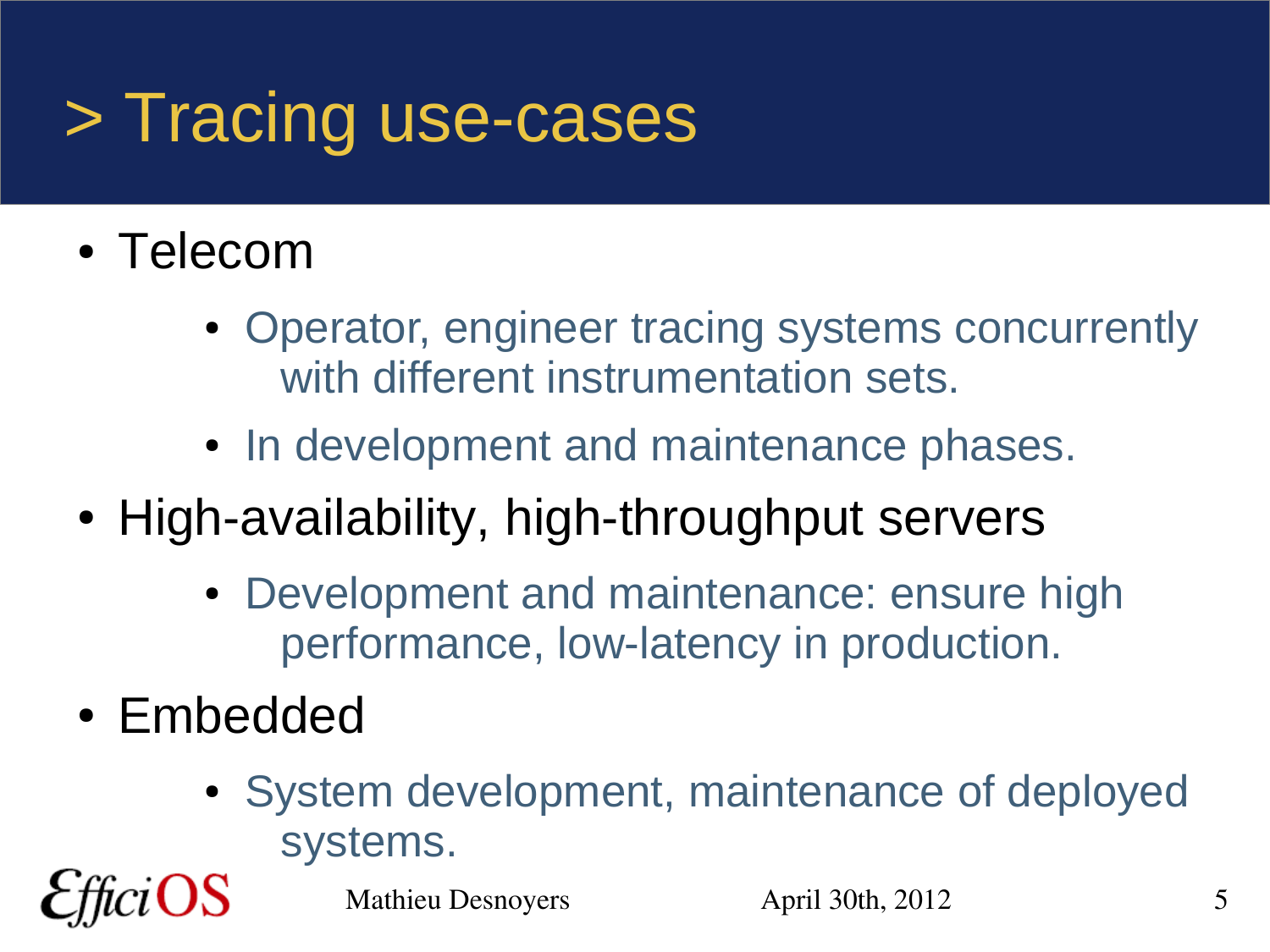#### > Tracers timeline

- Tracing commonly used for embedded real-time systems (small traces) and for early high performance SMP servers (SGI, IBM). Then comes Linux...
- 1999: LTT
- 2005: LTTng
- 2005: Dtrace (Solaris/xBSD)
- 2005: SystemTap (RedHat)
- 2008: Ftrace
- 2009: Perf

iOS

• 2012: LTTng 2.0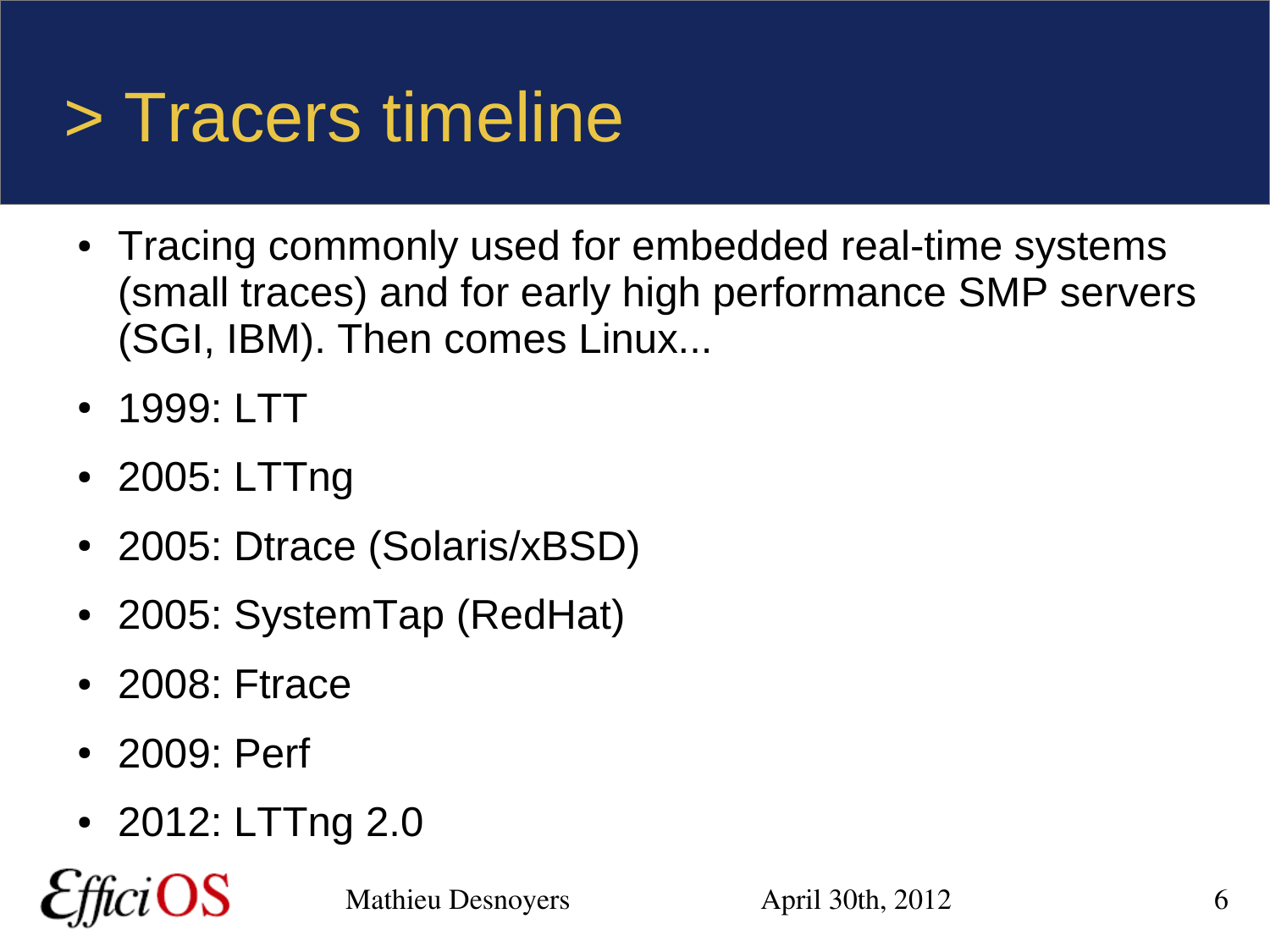# > Why do we need a LTTng 2.0 ?

- Need more flexible trace data layout format
	- Introduce Common Trace Format (CTF)
- Introduction of user-space tracing (UST)
	- Leverage common control infrastructure for kernel and user-space tracing
	- Simplification of the kernel-level infrastructure
- Need more flexible ring buffer
	- Snapshot, mmap and splice, global and percpu, kernel and user-space, configurable crash dump support.

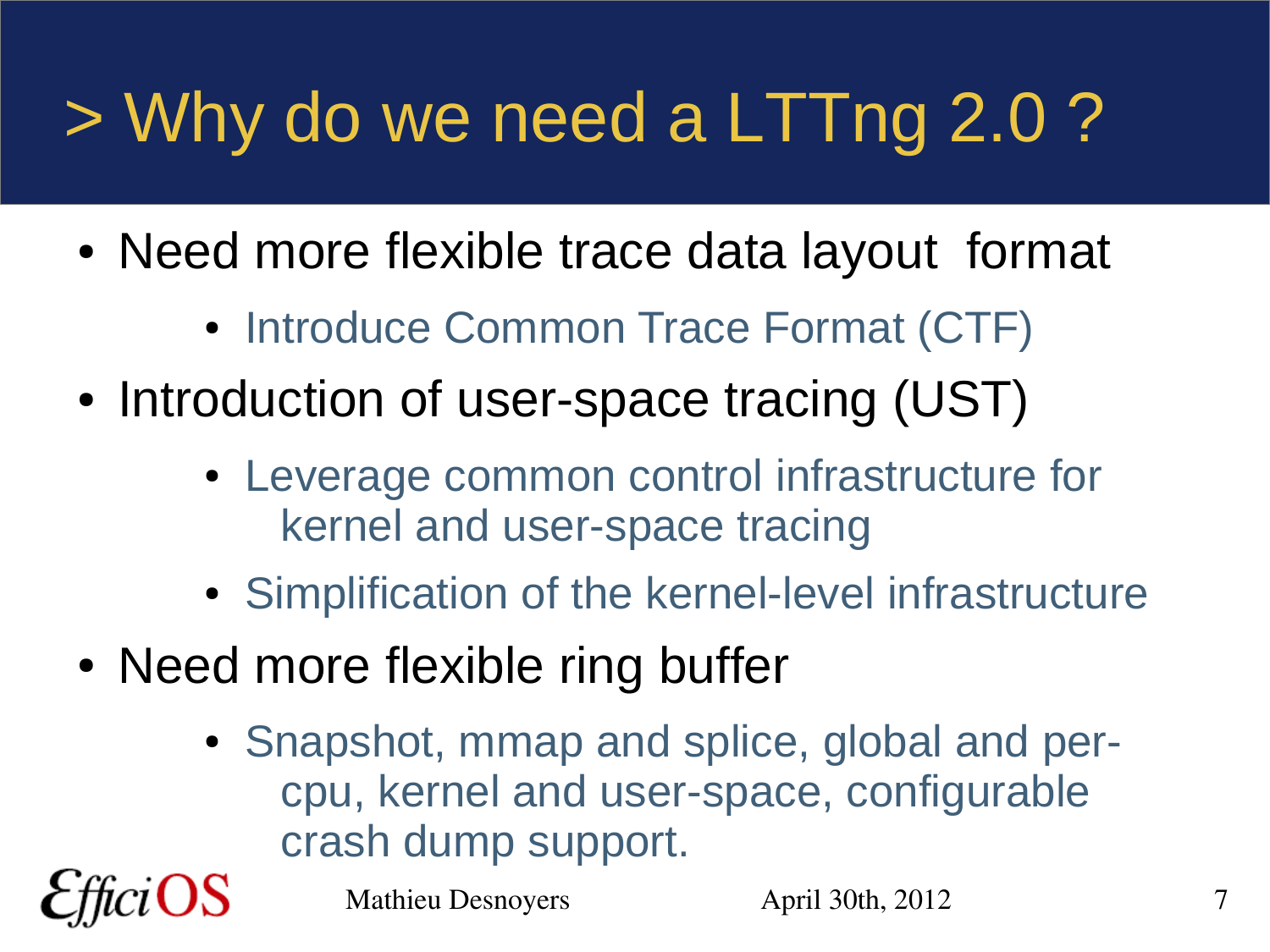## > Combined kernel and user-space tracing

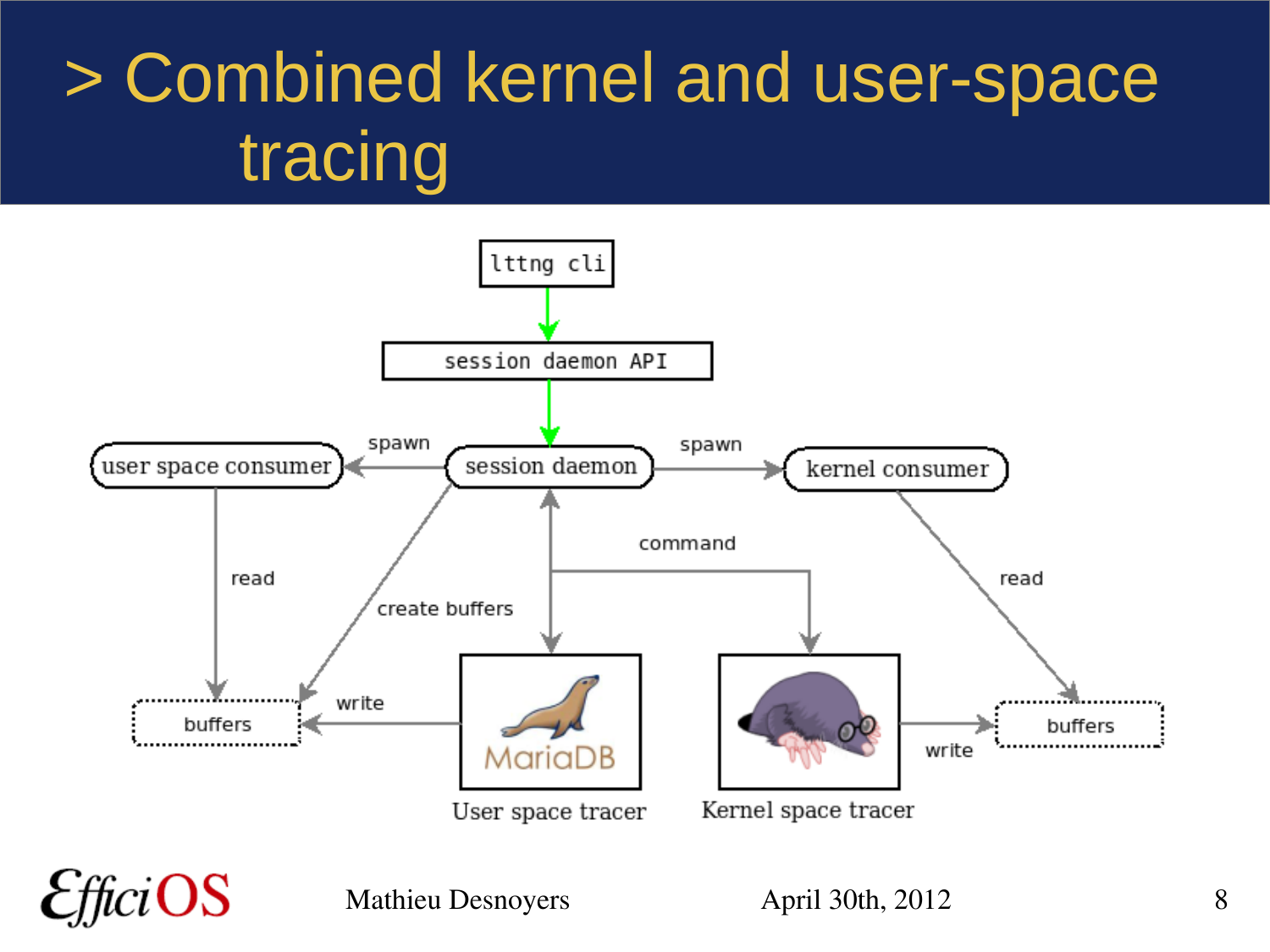#### > Multi-user concurrent sessions

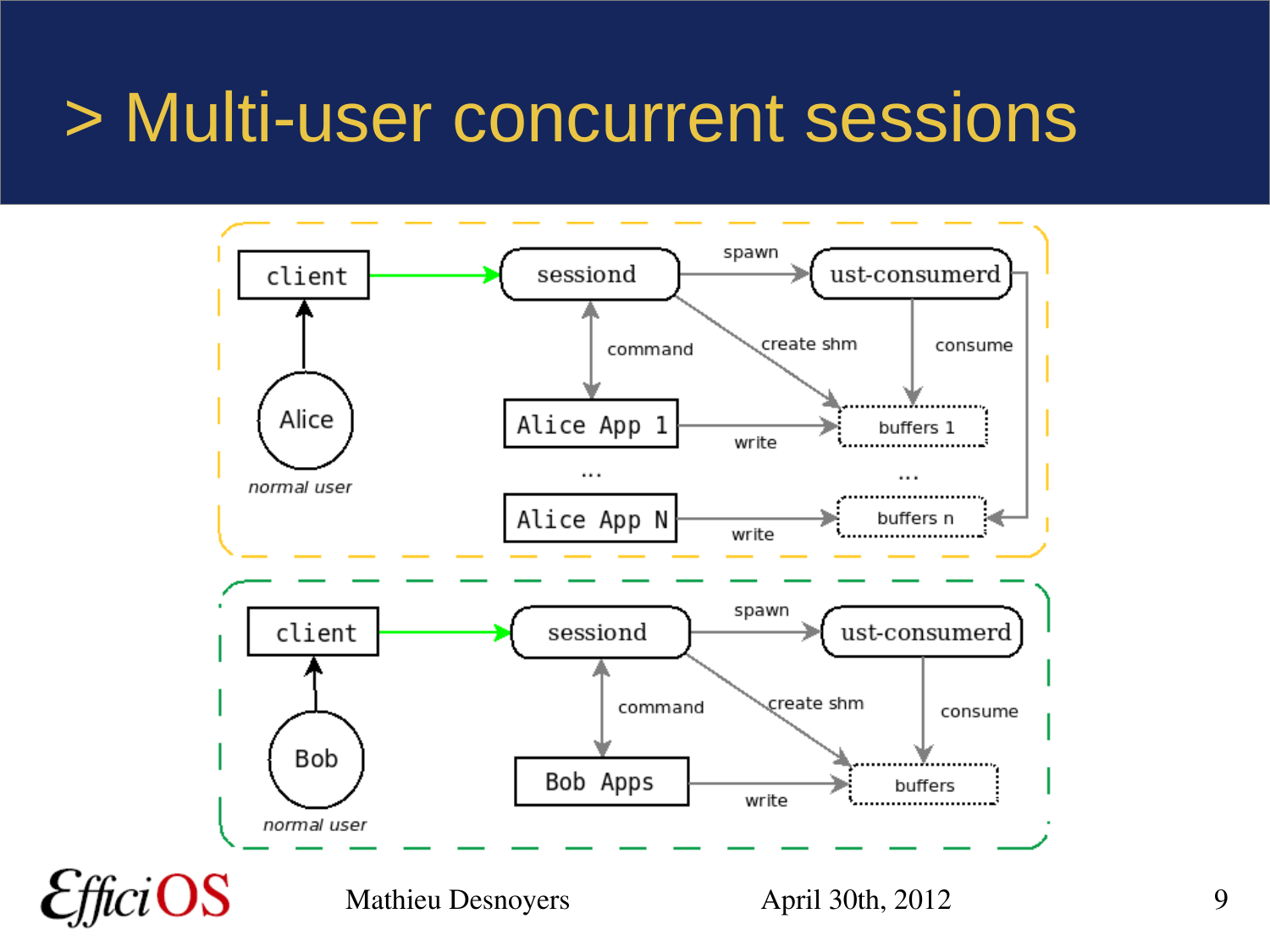# > LTTng 2.0 Tracing Session

- Multiple domains:
	- Kernel, User-space
	- Eventually: Hypervisor, multiple hosts
- Controlled through same UI/API:
	- $\bullet$  lttng  $-k$  ...
	- $\bullet$  lttng -u  $\dots$

OS

- Correlation across domains (common time-line)
- Viewed by pointing trace viewer to the top-level trace collection directory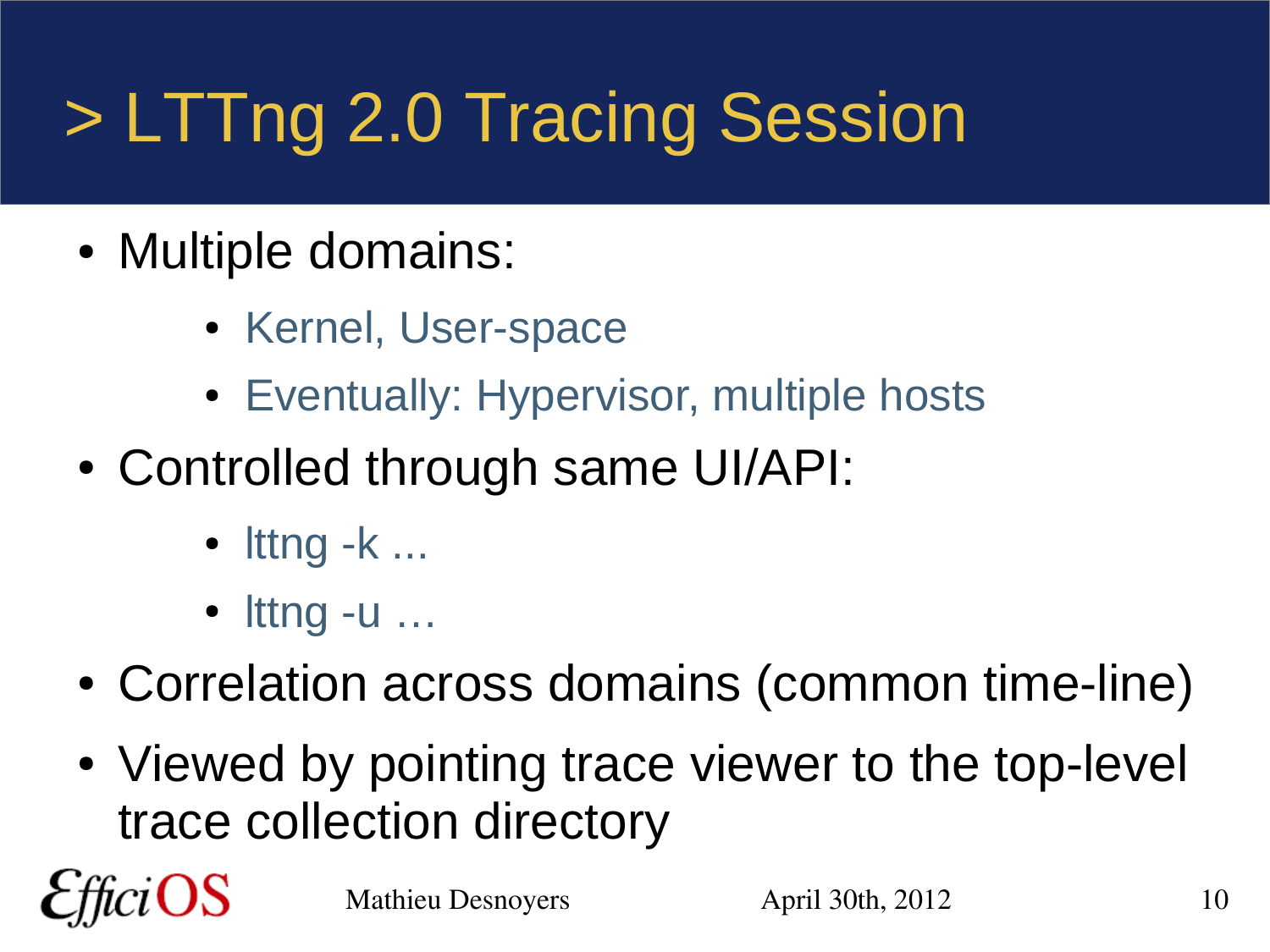#### > Session, domain, channel and event

Session hash table (indexed by name)



 $ciOS$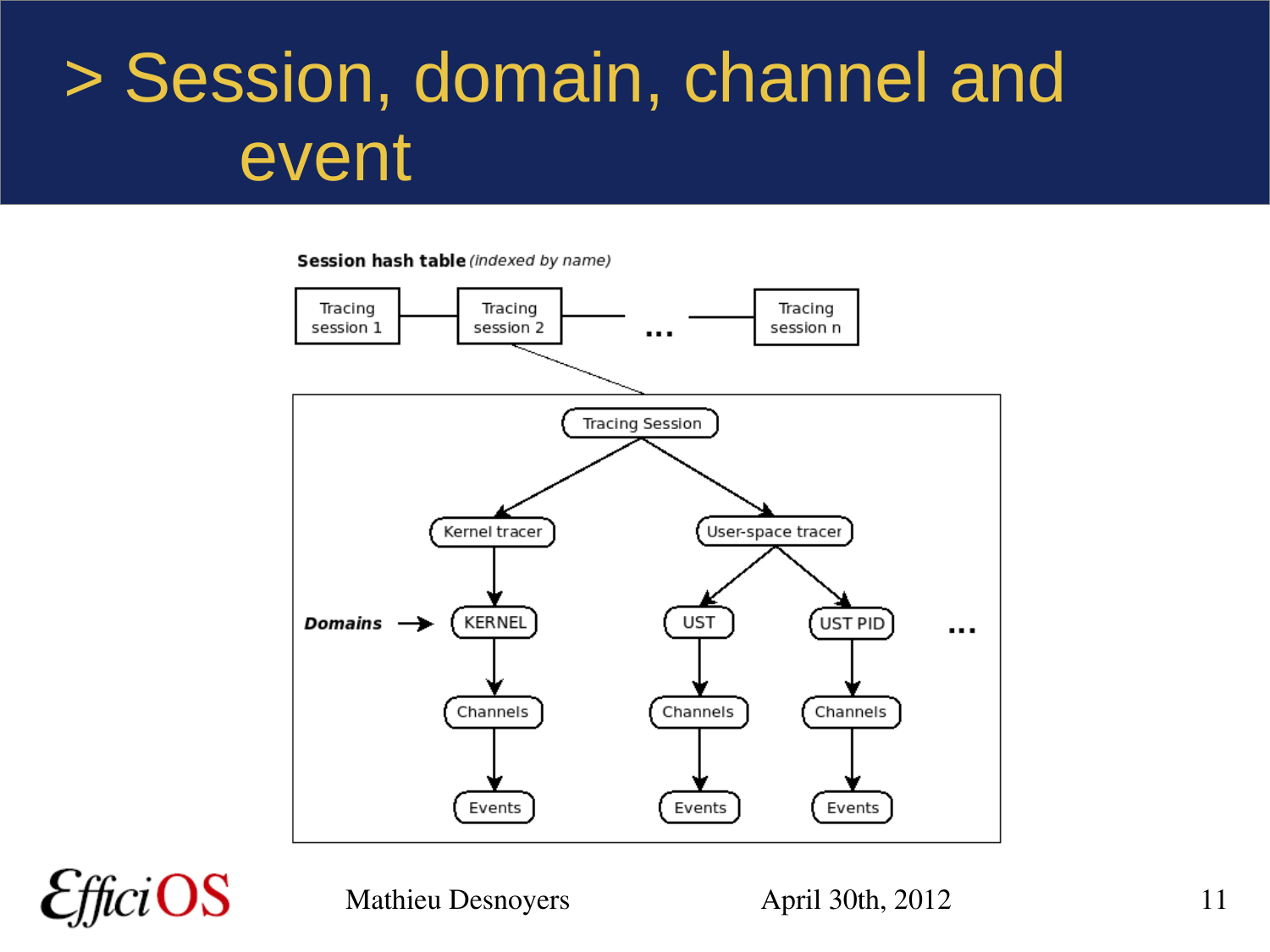#### LTTng 2.0 Low-Overhead Tracing Architecture

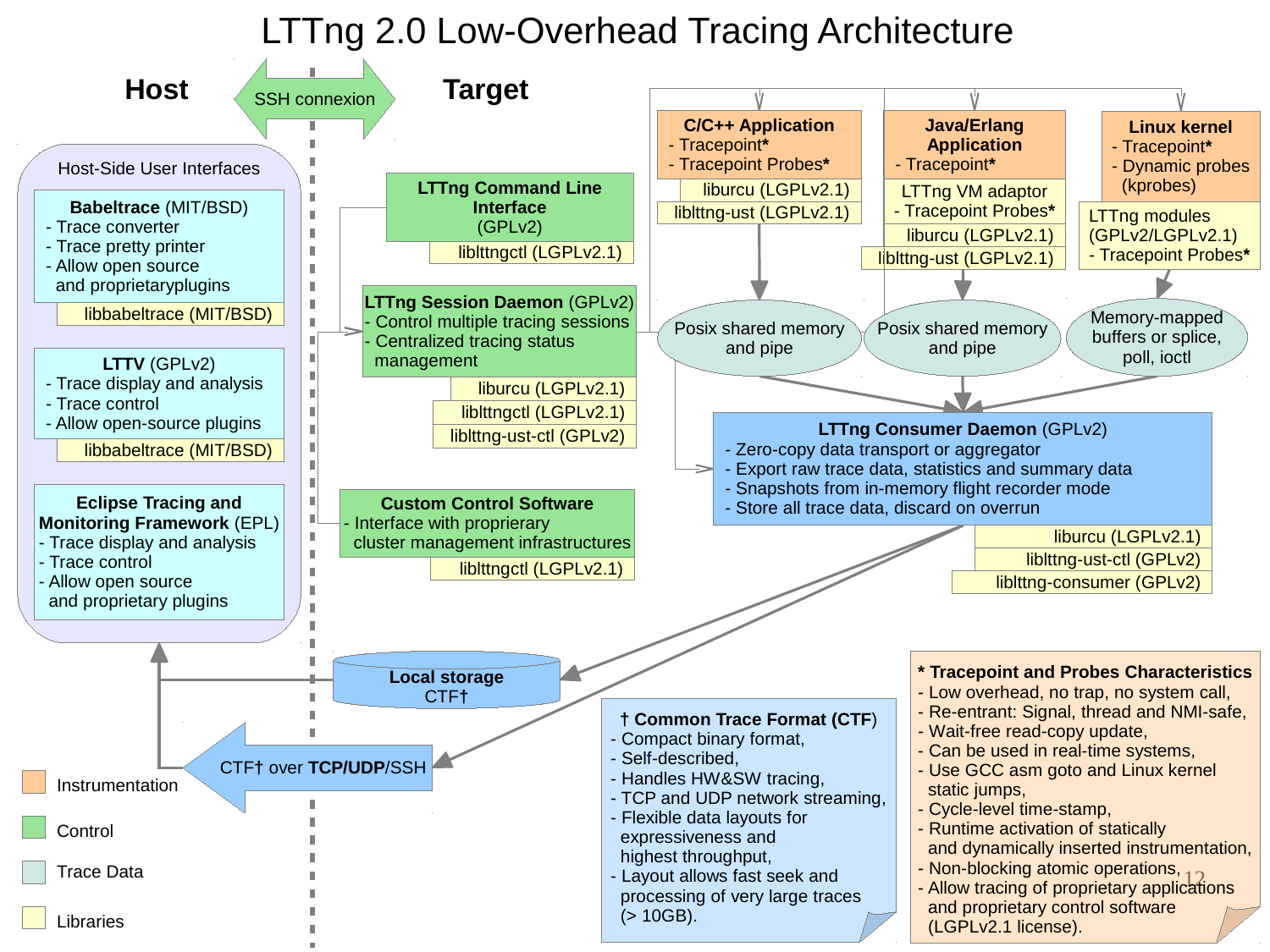## > LTTng 2.0 Kernel Tracer

- Build against a vanilla or distribution kernel, without need for additional patches,
- Tracepoints, System calls, Function tracer, Perf CPU Performance Monitoring Unit (PMU) counters, kprobes, and kretprobes support,
- Supports multiple tracing sessions,
- Flight recorder mode, snapshots, supported at the tracer level, not supported by lttng-tools 2.0 yet (coming in 2.1).

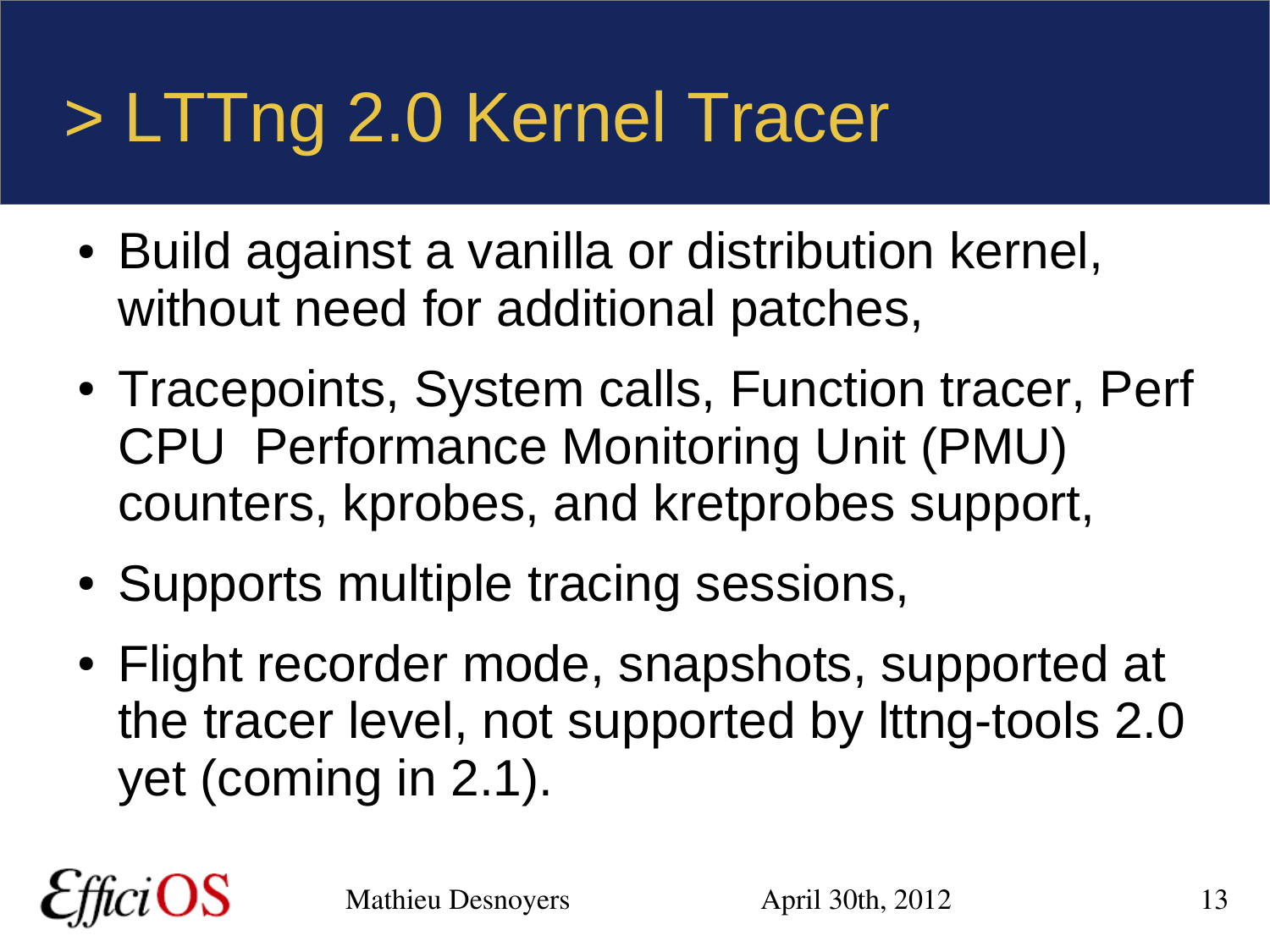### > LTTng 2.0 Kernel Tracer

- Supports dynamically selectable "context" information to augment event payload
	- Any Perf Performance Monitoring Unit counter
	- PID, PPID, TID, process name, VPID, VTID, ...
	- Dynamic Priority, nice value

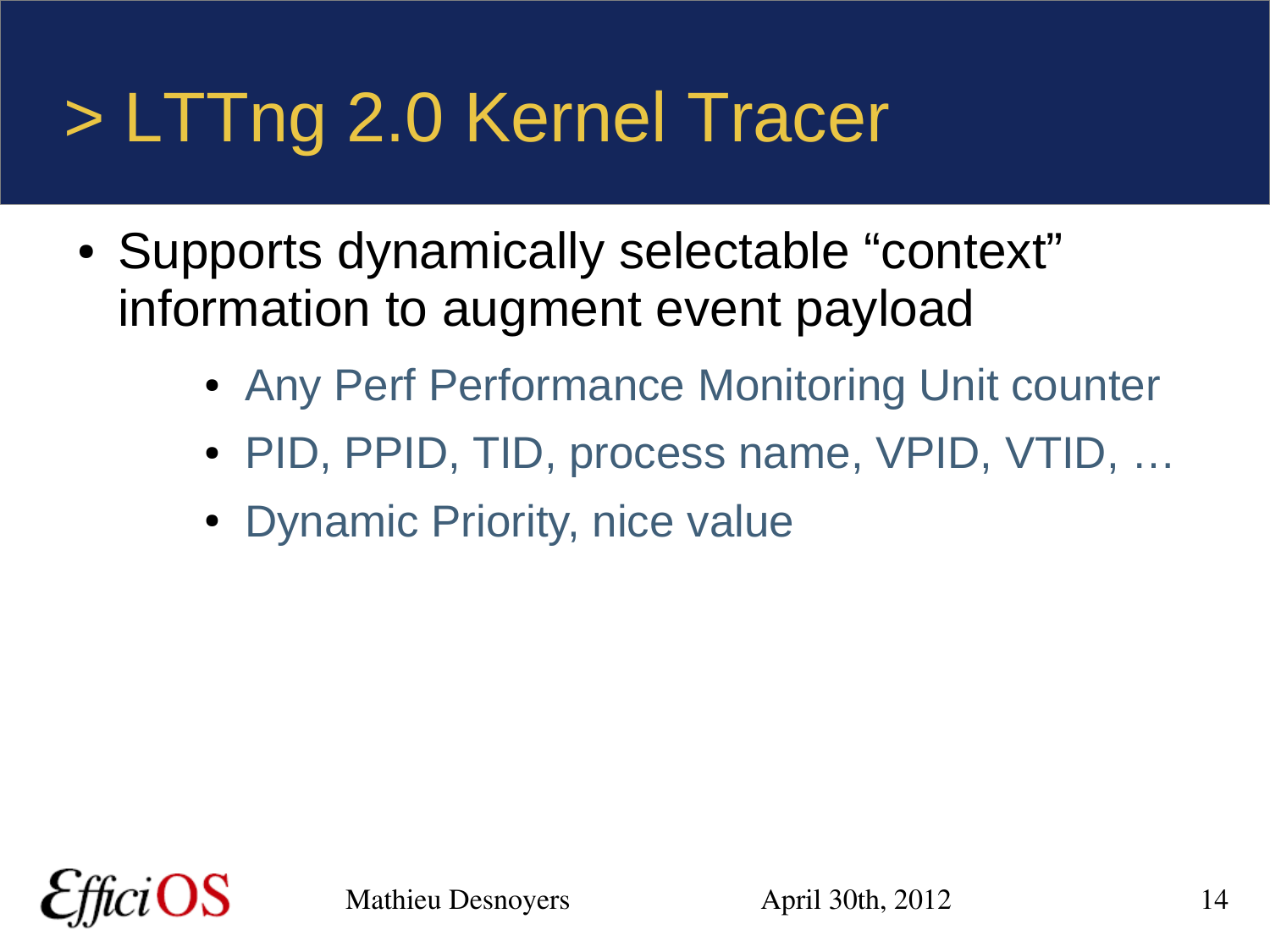#### > LTTng-UST 2.0 User-space Tracer Features

- TRACEPOINT EVENT() API for application/library static instrumentation with sdt.h gdb/systemtap integration.
- Per-user tracing.
- System-wide tracing.
	- "tracing" group: no need to be root to perform system-wide tracing.

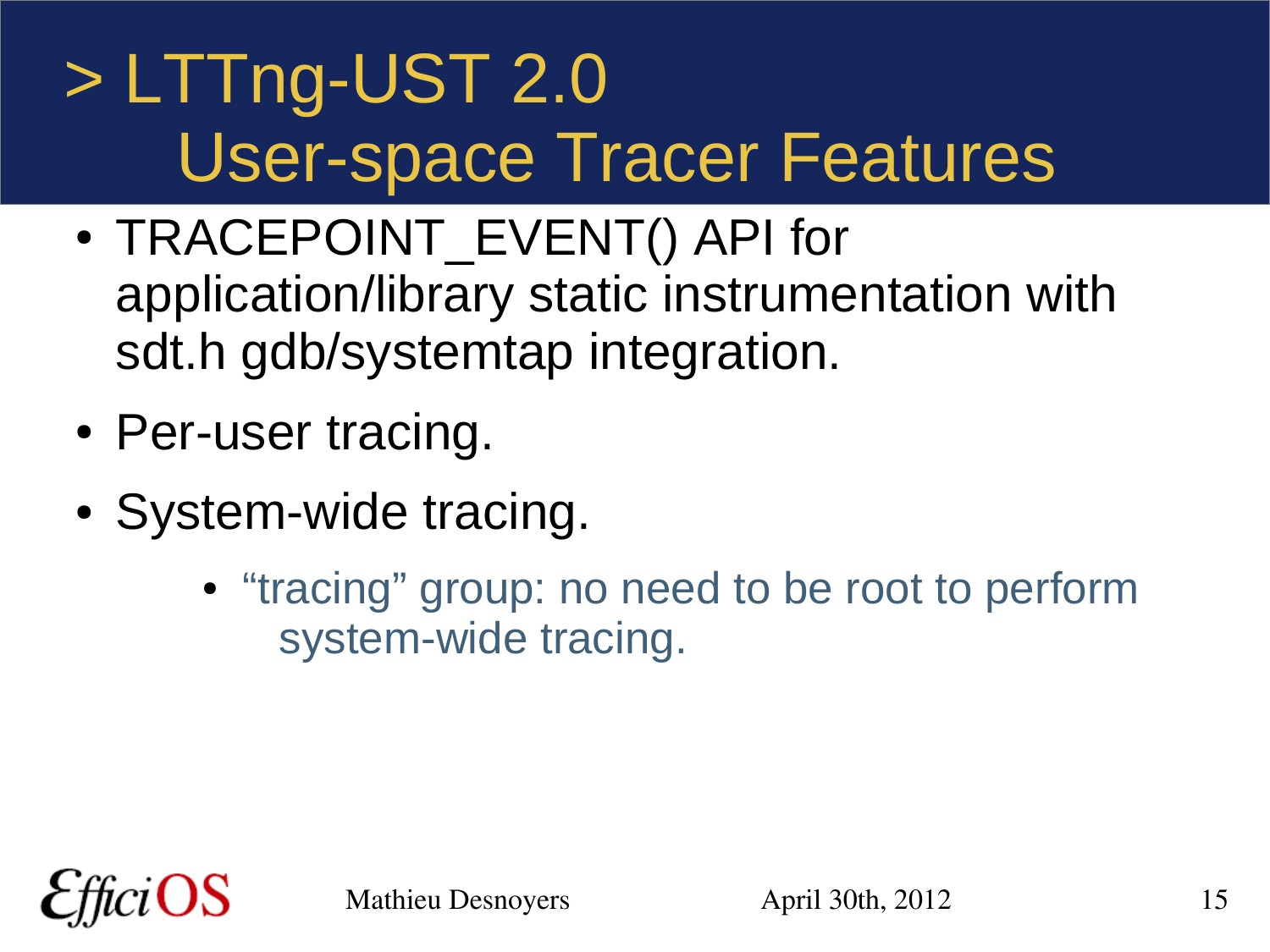### > TRACEPOINT\_EVENT

#### In header:

)

TRACEPOINT\_EVENT(ust\_tests\_hello, tptest, TP ARGS(int, anint, long \*, values, char \*, text, size\_t, textlen, double, doublearg, float, floatarg), TP\_FIELDS( ctf\_integer(int, intfield, anint) ctf\_integer\_hex(int, intfield2, anint) ctf array(long, arrfield1, values, 3) ctf\_sequence(char, seqfield1, text, size t, textlen) ctf\_string(stringfield, text) ctf\_float(float, floatfield, floatarg) ctf float(double, doublefield, doublearg)  $\overline{\phantom{a}}$ 

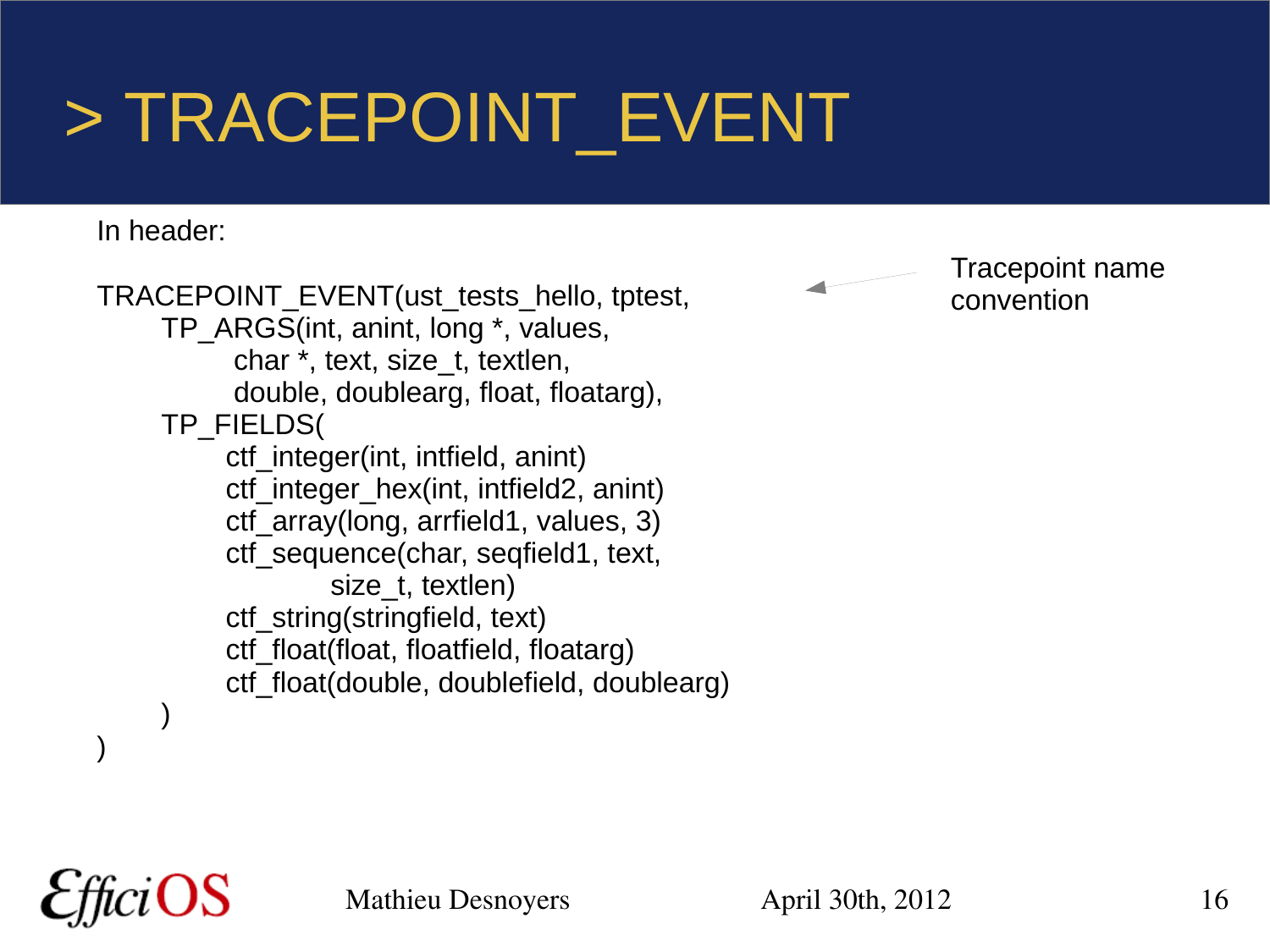#### > User-level Tracepoint

#### Name convention

< [com\_company\_]project[\_component] >, < event >

Where "company" is the name of the company, "project" is the name of the project, "component" is the name of the project component (which may include several levels of sub-components, e.g. ...component subcomponent ...) where the tracepoint is located (optional), "event" is the name of the tracepoint event.

#### **Tracepoint invocation within the code:**

```
void fct(void)
{
     tracepoint(ust_tests_hello, tptest, i, values,
                 text, strlen(text), dbl, flt);
}
```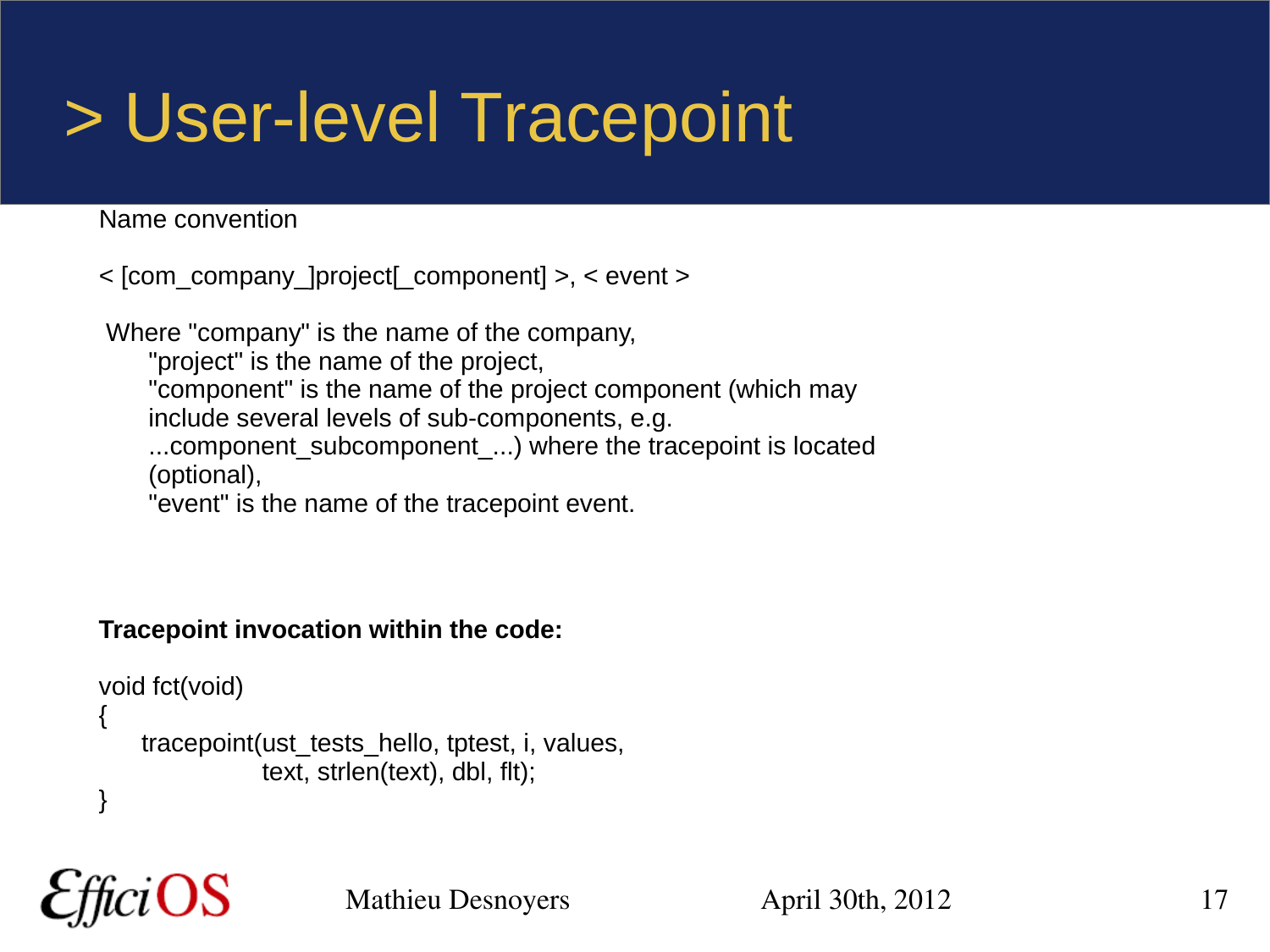# > LTTng-UST 2.0 Buffering

- Port of the lib ring buffer to user-space.
- Supports buffering between processes through POSIX shared memory maps.
- Fast-paths stay in user-space (no system call).
- Wake-up though pipes.
- Buffers per process (for security), shared with consumer. Faster/lower memory consumption per-user global buffers feature planned for 2.1.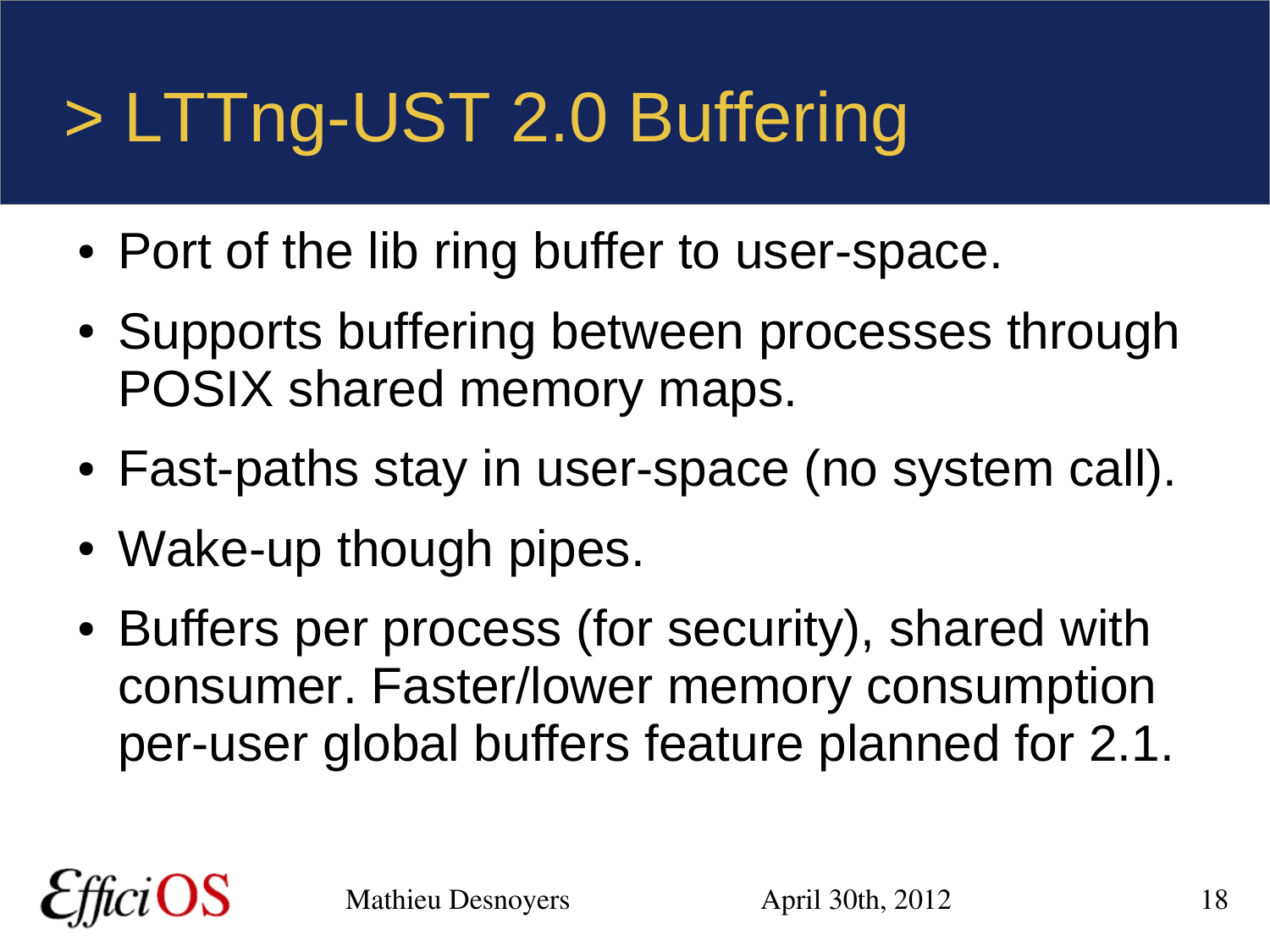## > LTTng Tracing Session Daemon

- Central (system-wide) and per-user instances.
- Controls
	- LTTng kernel tracer
	- LTTng-UST application/library tracer
	- Right management by UNIX socket file access rights.
	- System-wide tracing controlled by tracing group.
	- File descriptors passed through UNIX sockets
- Mathieu Desnoyers April 30th, 2012 19 • Presents a unified notion of system-wide tracing session, with multiple "domains".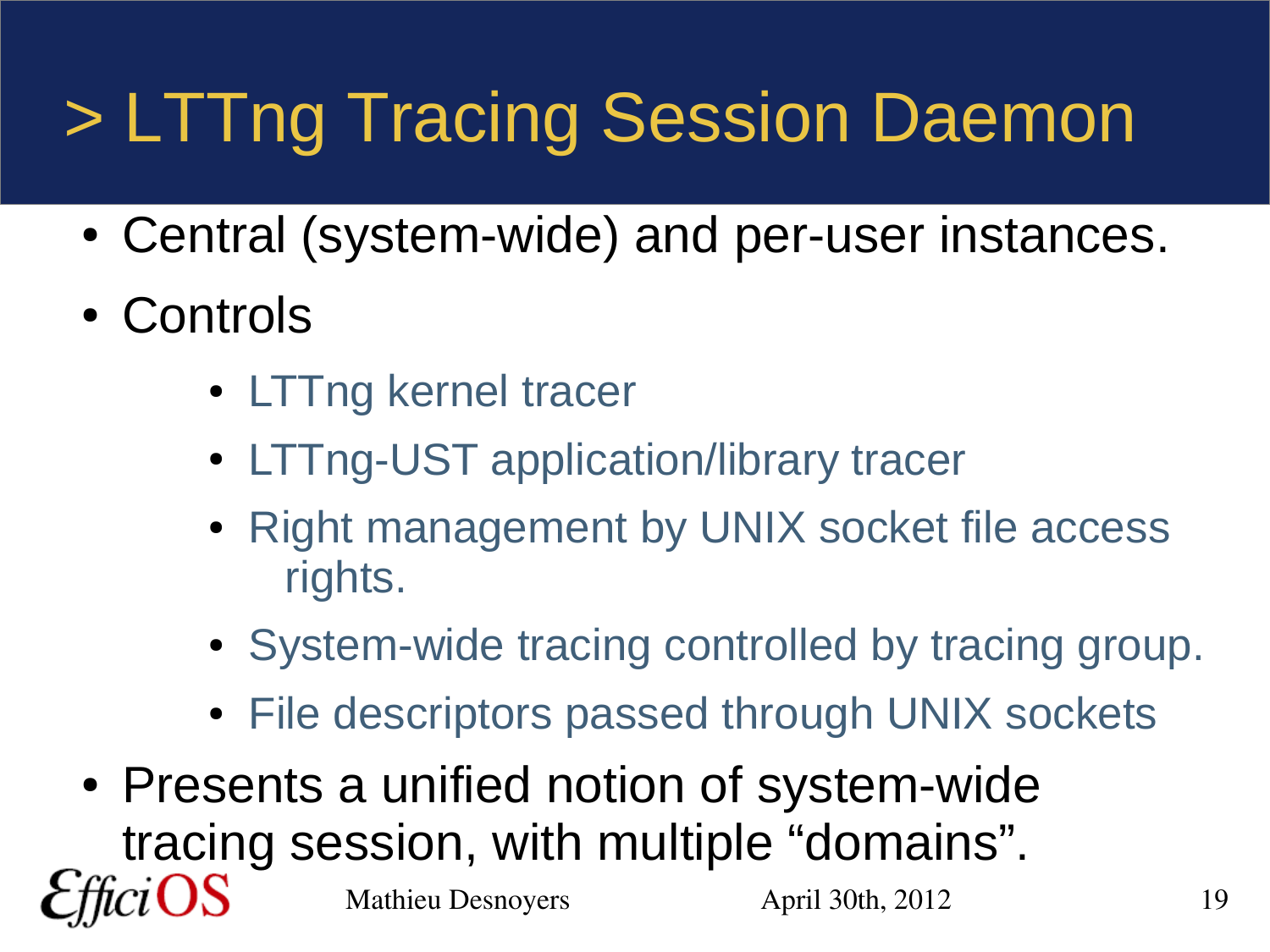#### > LTTng UI examples

*lttng list -k # list available kernel tracepoints lttng create mysession # create session "mysession" lttng enable-event -k -a # enable all syscalls/tracepoints lttng enable-event -k --syscall -a # trace system calls lttng enable-event sched\_switch,sched\_wakeup -k lttng enable-event aname -k --probe symbol+0x3 lttng enable-event aname -k --function <symbol\_name> lttng add-context -k -e sched\_switch -t pid # add PID context lttng add-context -k -e sched\_switch -t perf:cpu-cycles lttng start # start tracing*

*… lttng stop # stop tracing lttng destroy # teardown session # text output babeltrace -n \$HOME/lttng-traces/mysession-<date>-<time>*

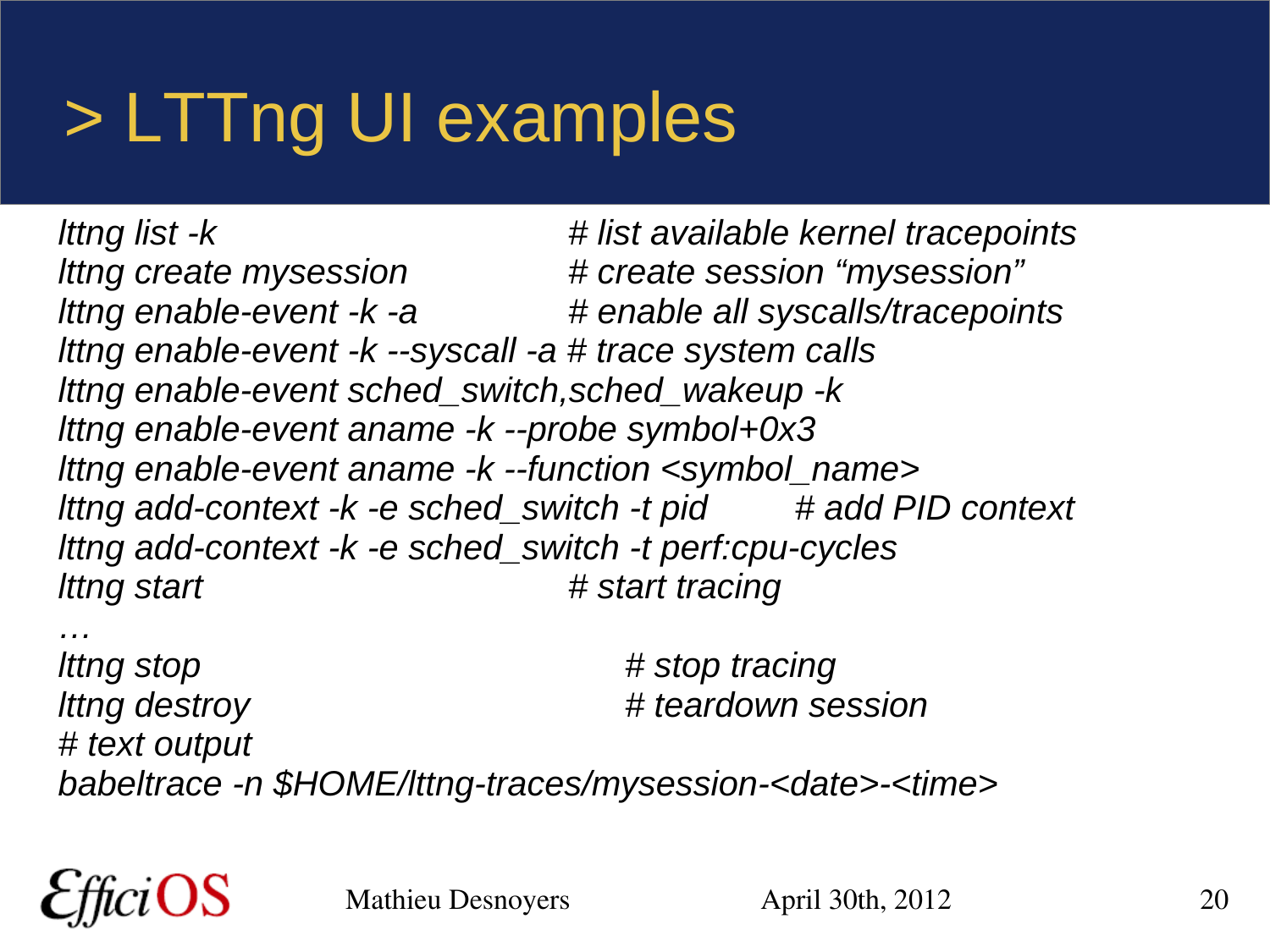#### > LTTng 2.0 high-speed "strace"

#### lttng enable-event --syscall -a

compudi@squeeze-amd64: ~

```
name = sys <mark>brk</mark>, stream.packet.context = { cpu id = 1 }, event.fields = { brk = 28622848 }
name = exit syscall, stream.packet.context = { cpu id = 1 }, event.fields = { ret = 28622848 }
name = sys_read, stream.packet.context = { cpu_id = 1 }, event.fields = { fd = 3, buf = 0x1B48008, count = 9645 }
name = exit syscall, stream.packet.context = { cpu id = 1 }, event.fields = { ret = 9645 }
name = sys close, stream.packet.context = { cpu id = 1 }, event.fields = { fd = 3 }
name = exit syscall, stream.packet.context = { cpu id = 1 }, event.fields = { ret = 0 }
name = sys open, stream.packet.context = { cpu id = 1 }, event.fields = { filename = "/root/.bash history", flags = 513, mode
name = exit syscall, stream.packet.context = { cpu id = 1 }, event.fields = { ret = 3 }
name = sys write, stream.packet.context = { cpu id = 1 }, event.fields = { fd = 3, buf = 0x1B48081, count = 9524 }
name = exit syscall, stream.packet.context = { cpu id = 1 }, event.fields = { ret = 9524 }
name = sys close, stream.packet.context = { cpu id = 1 }, event.fields = { fd = 3 }
name = exit syscall, stream.packet.context = { \overline{c}pu id = 1 }, event.fields = { ret = 0 }
name = sys rt sigprocmask, stream.packet.context = { cpu id = 1 }, event.fields = { how = 0, nset = 0x7FFF28A2A040, oset = 0x
name = exit syscall, stream.packet.context = { cpu id = 1 }, event.fields = { ret = 0 }
name = sys ioctl, stream.packet.context = { cpu id = 1 }, event.fields = { fd = 255, cmd = 21520, arg = 140733875134380 }
name = exit syscall, stream.packet.context = { cpu id = 1 }, event.fields = { ret = 0 }
name = sys rt sigprocmask, stream.packet.context = { cpu id = 1 }, event.fields = { how = 2, nset = 0x7FFF28A29FC0, oset = 0x
name = exit syscall, stream.packet.context = { cpu id = 1 }, event.fields = { ret = 0 }
name = sys setpgid, stream.packet.context = { cpu id = 1 }, event.fields = { pid = 0, pgid = 4235 }
name = exit syscall, stream.packet.context = { cpu_id = 1 }, event.fields = { ret = 0 }
name = sys_exit_group, stream.packet.context = { cpu_id = 1 }, event.fields = { error_code = 0 }
name = exit_syscall, stream.packet.context = { cpu_id = 1 }, event.fields = { ret = 1 }
name = sys_gettimeofday, stream.packet.context = { cpu_id = 1 }, event.fields = { tv = 0x7FFF0E61DC10, tz = 0x0 }
name = exit syscall, stream.packet.context = { cpu id = 1 }, event.fields = { ret = 0 }
```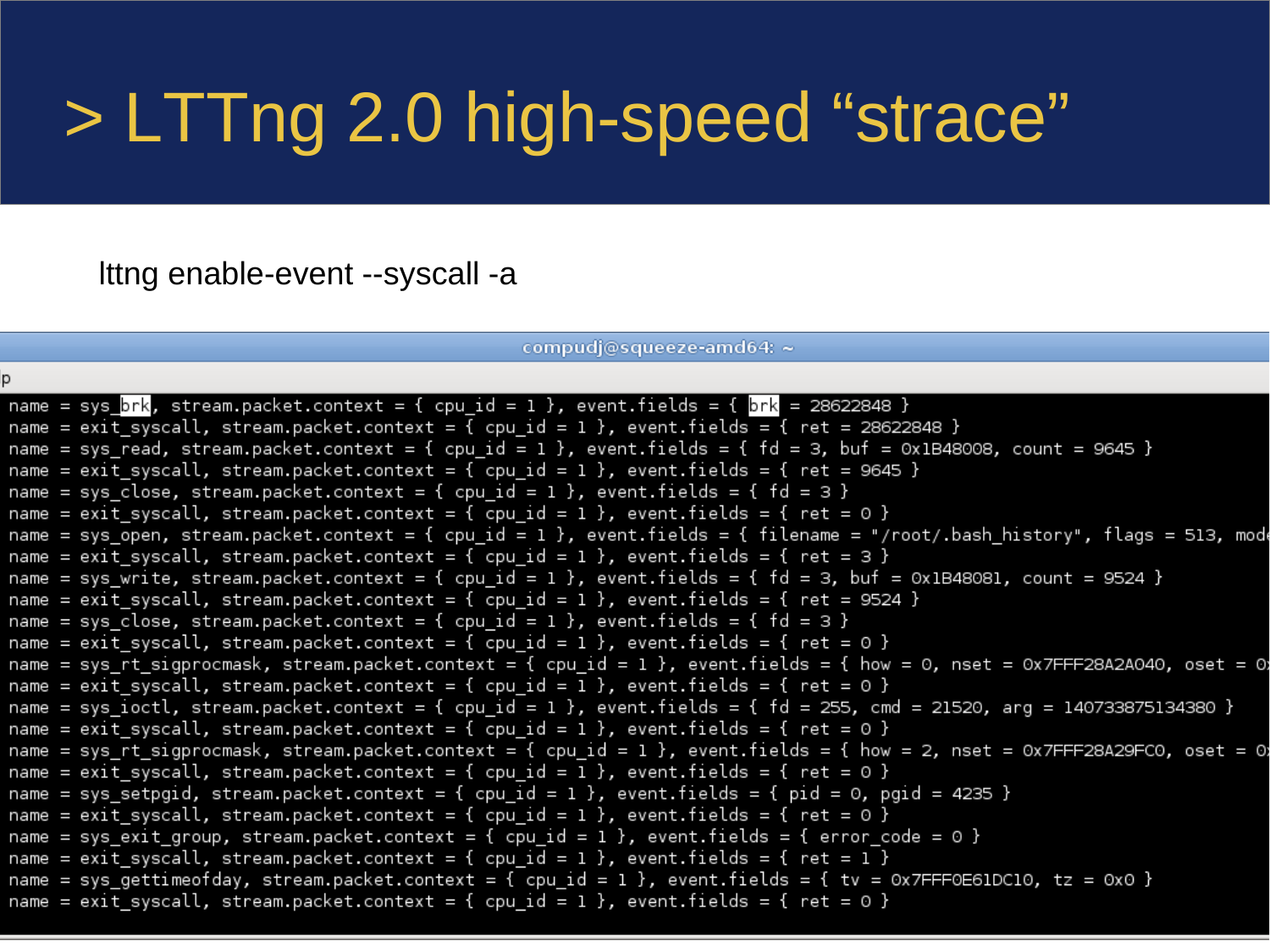#### > Common Trace Format

- Trace format specification
	- Funded by
		- Linux Foundation CE Linux Forum and Ericsson
	- In collaboration with Multi-Core Association Tool Infrastructure Workgroup
		- Freescale, Mentor Graphics, IBM, IMEC, National Instruments, Nokia Siemens Networks, Samsung, Texas Instruments, Tilera, Wind River, University of Houston, Polytechnique Montréal, University of Utah.
	- Gathered feedback from Linux kernel developers and SystemTAP communities.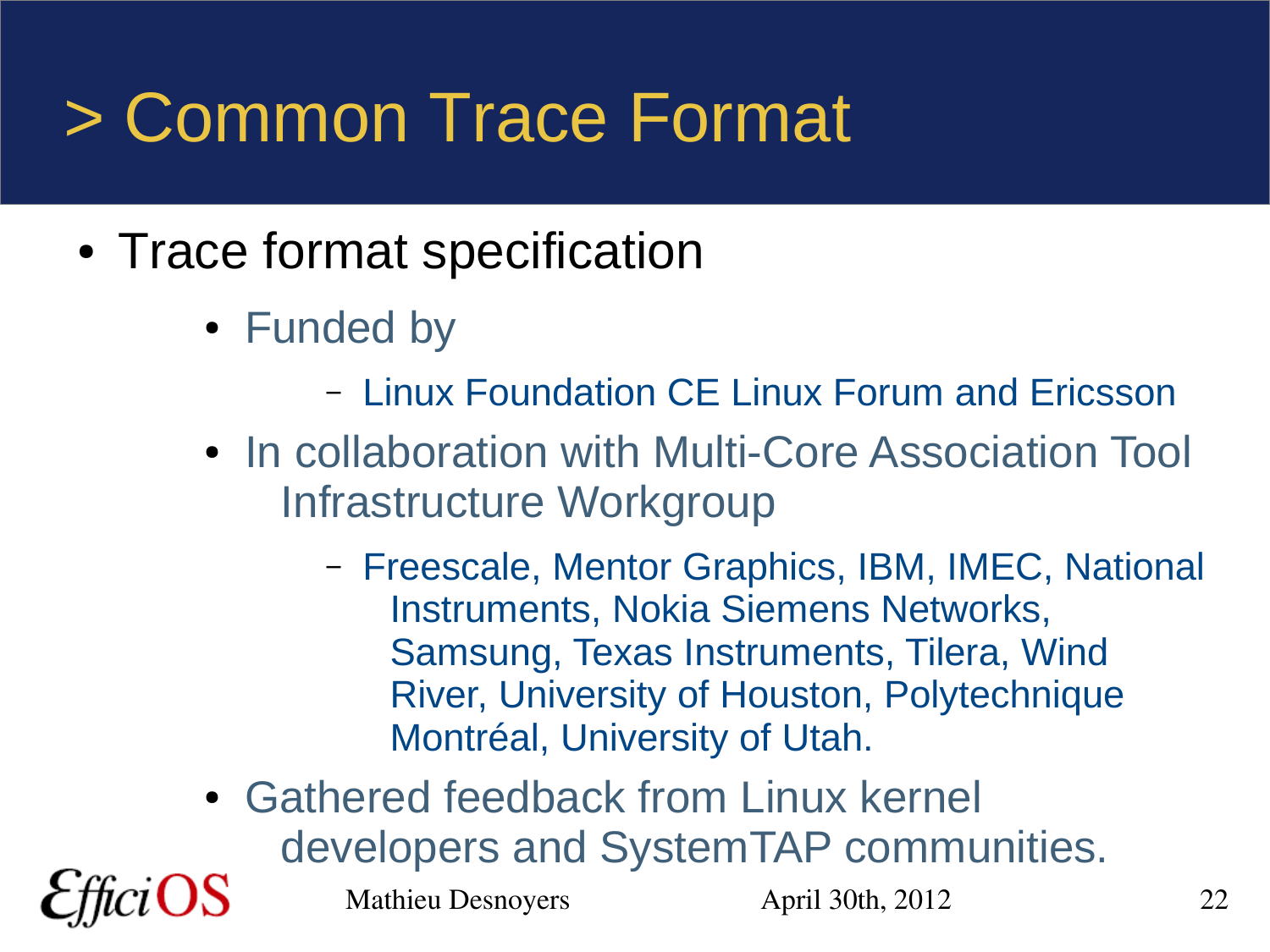#### > Common Trace Format

- Targets system-wide and multi-system trace representation in a common format, for integrated analysis:
	- Software traces
		- Across multiple CPUs
		- Across the software stack (Hypervisor, kernel, library, applications)
	- Hardware traces
		- DSPs, device-specific tracing components.
		- GPUs.

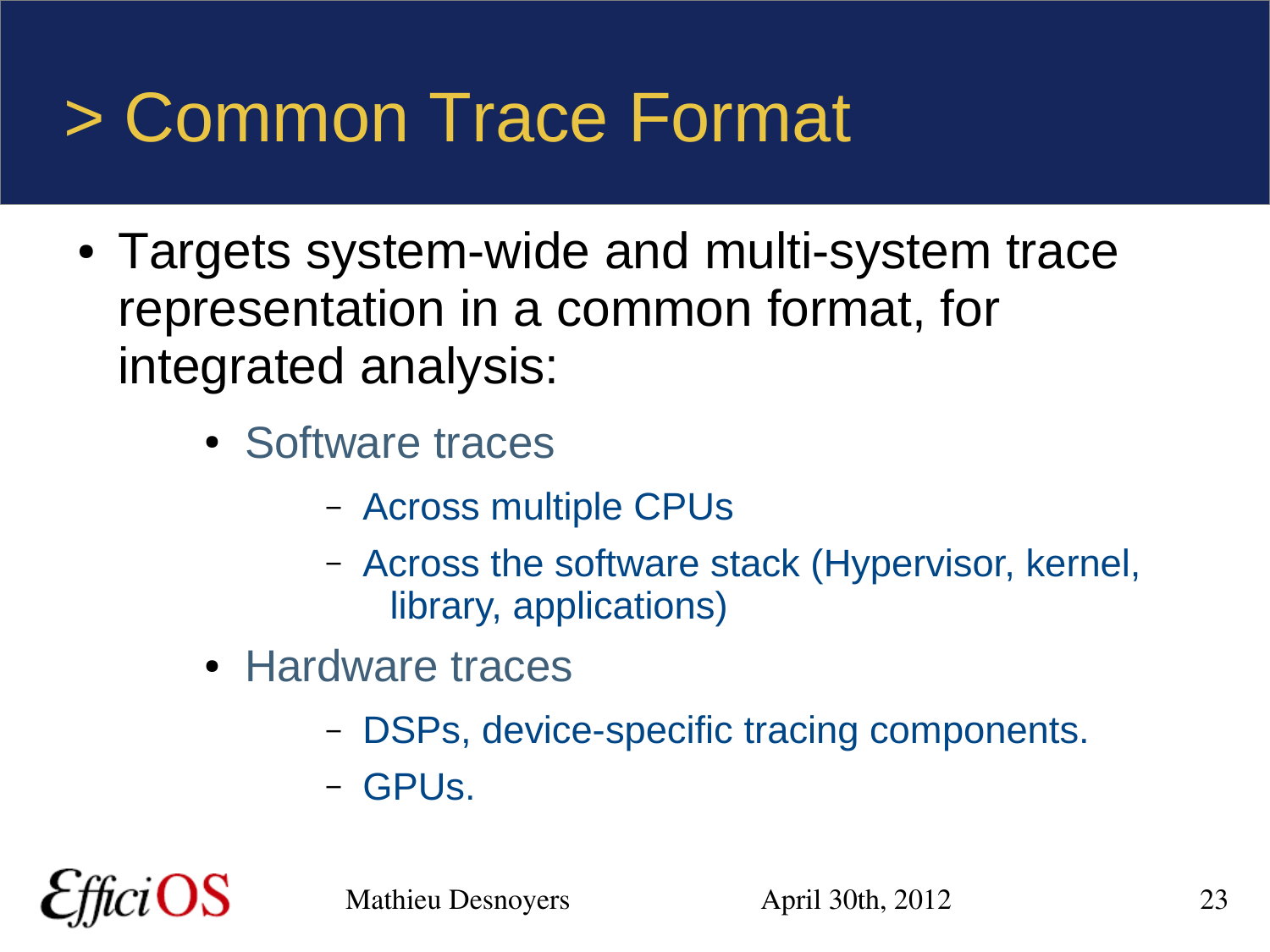#### > Common Trace Format

- Babeltrace
	- Reference implementation trace conversion tool and read/seek API for trace collections.
	- Initially converts
		- From CTF to text
		- From dmesg text log to CTF
- LTTng kernel 2.0 and LTTng-UST 2.0
	- Native CTF producer reference implementation.
- Spec. available at: <http://www.efficios.com/ctf>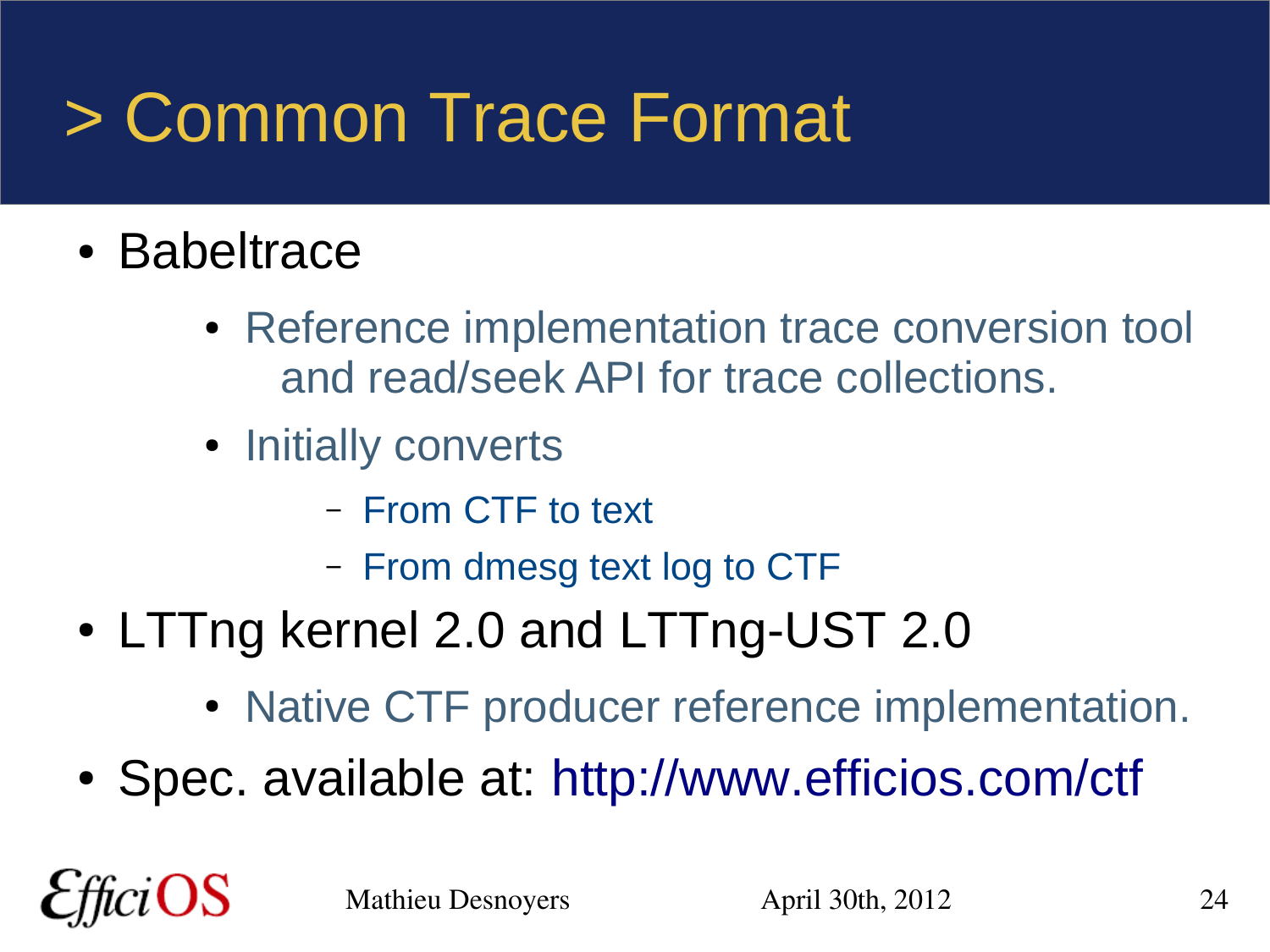#### > Userspace Tracing Benchmark

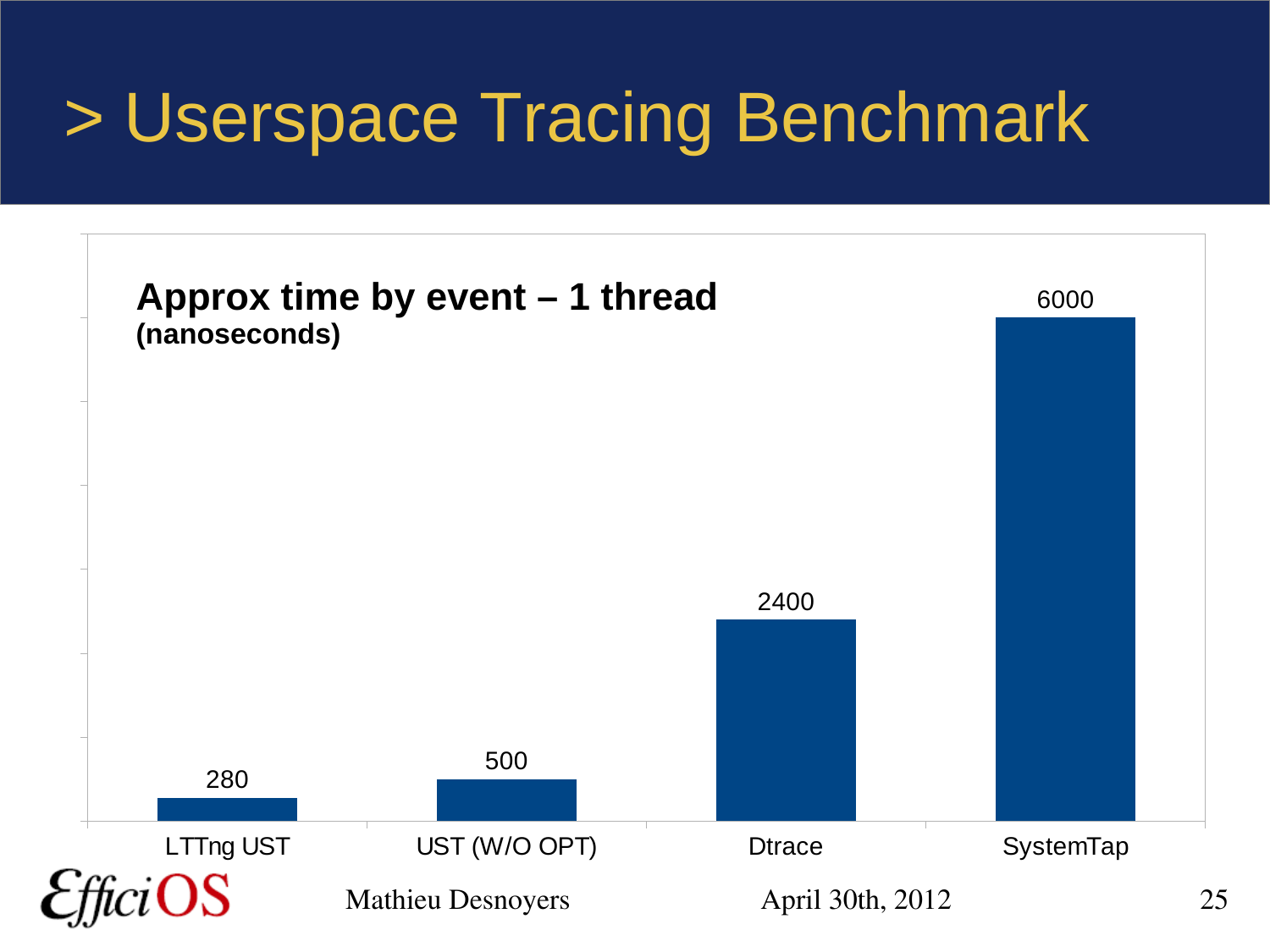#### > Userspace Tracing Benchmark

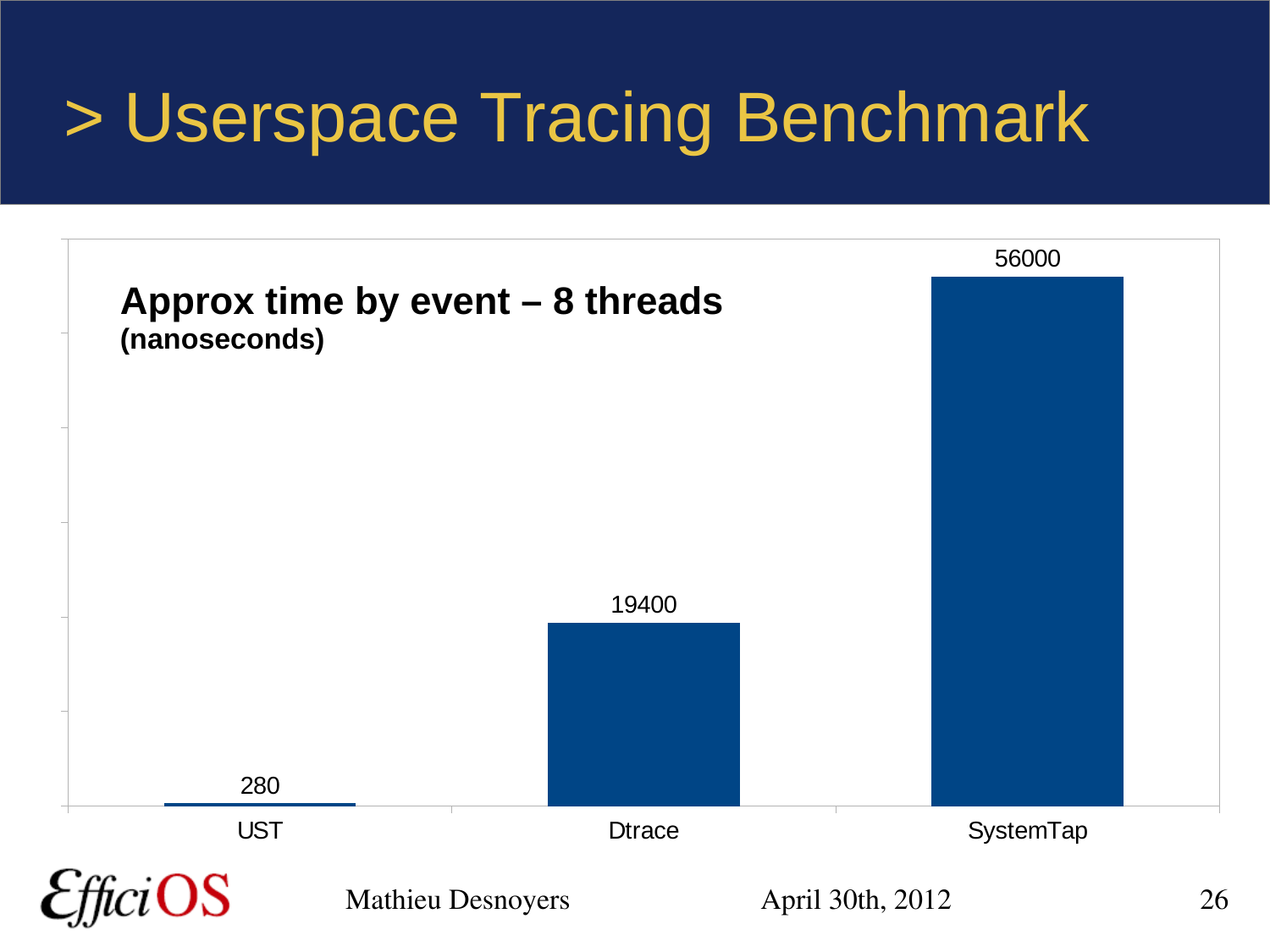### > Strace vs LTTng Tracing

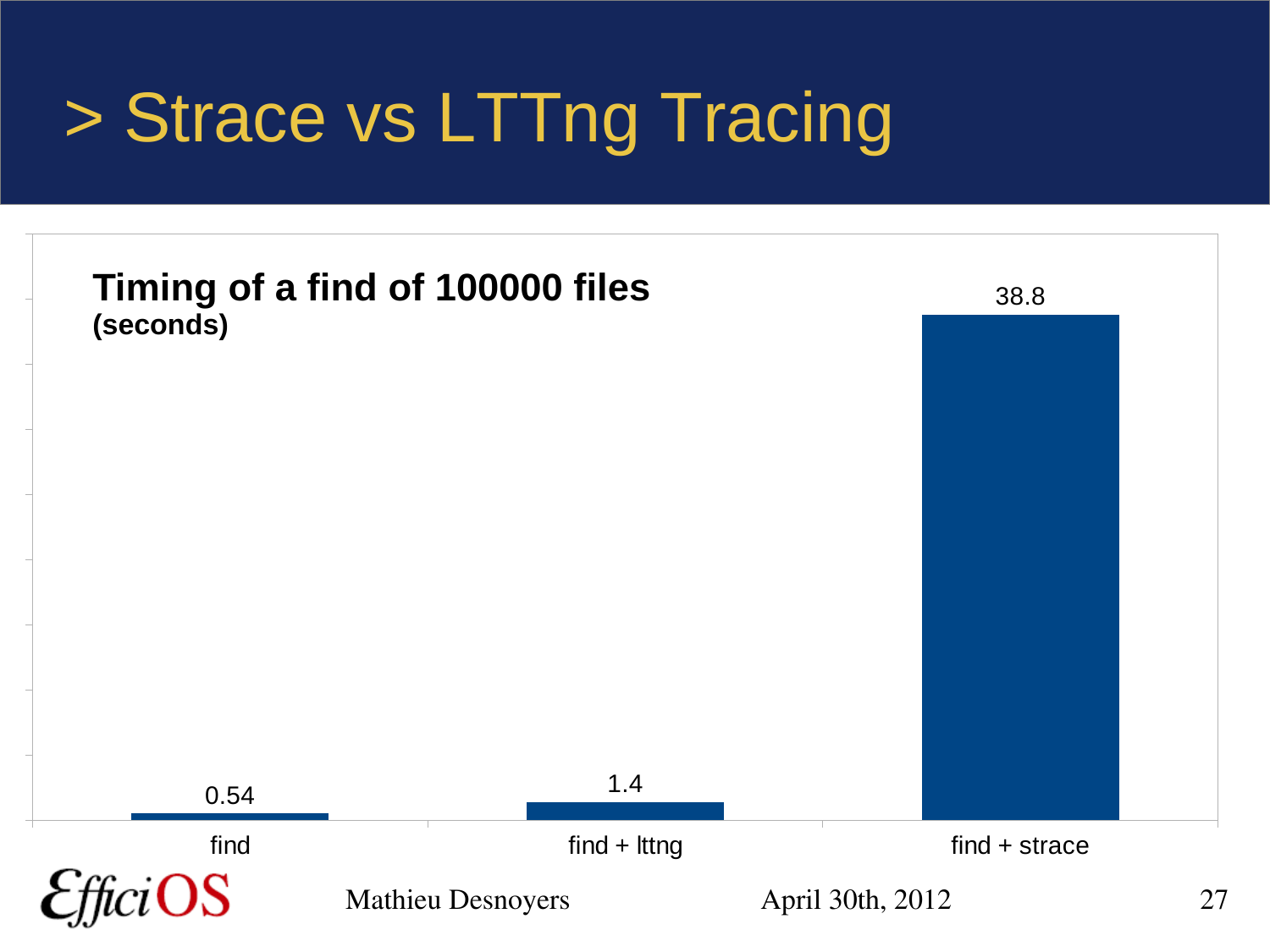### > Top vs LTTngTop

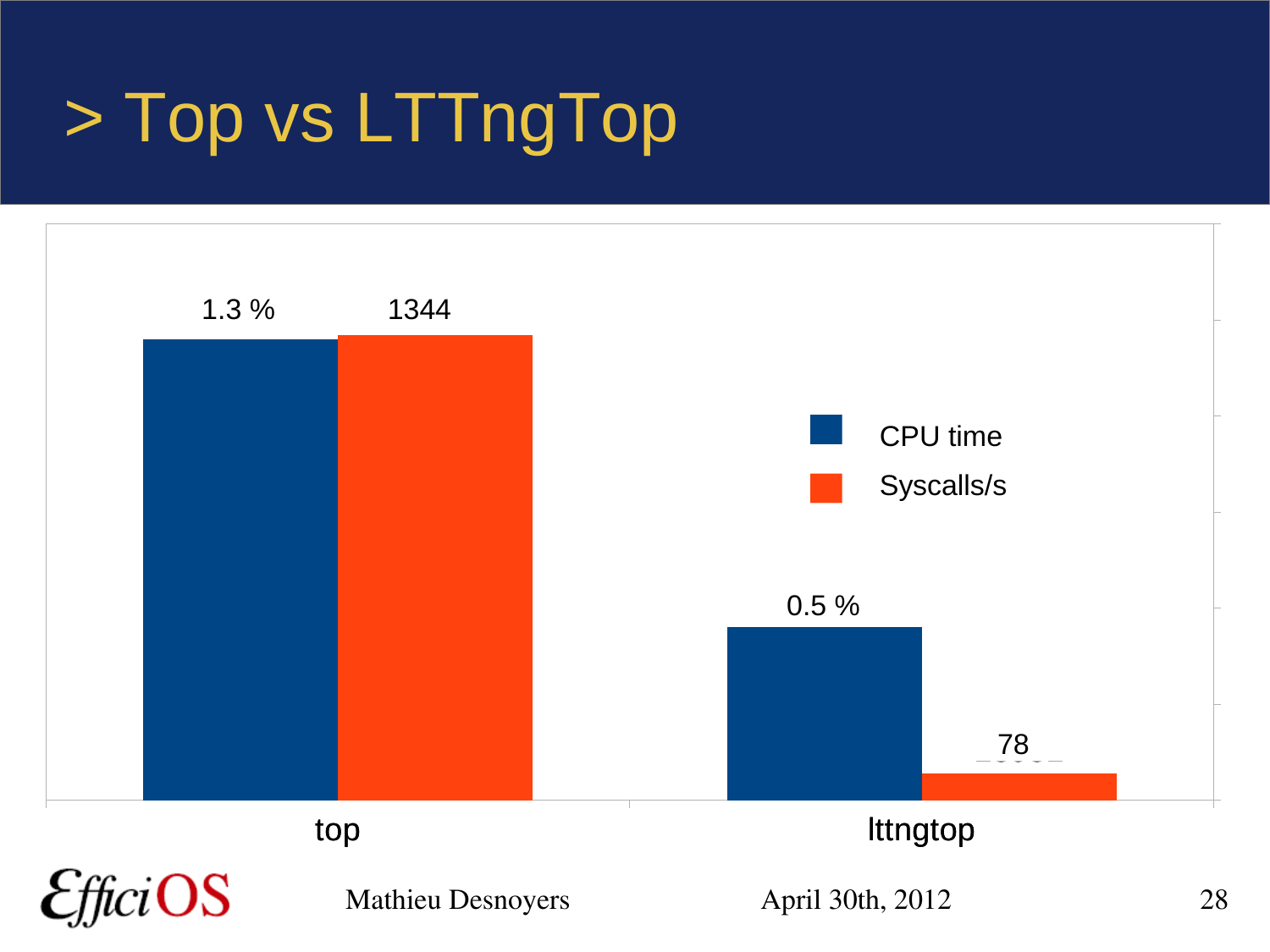## > Distributions / Integration

- LTTng 0.x
	- Wind River Linux, Montavista, STlinux, Linaro, Yocto, Mentor Embedded Linux, ELinOS.
- LTTng 2.0
	- Ubuntu 12.04 LTS
	- Debian
	- Novell SuSE Enterprise RT Linux
	- Linux Foundation LTSI
	- Fedora / RedHat : process ongoing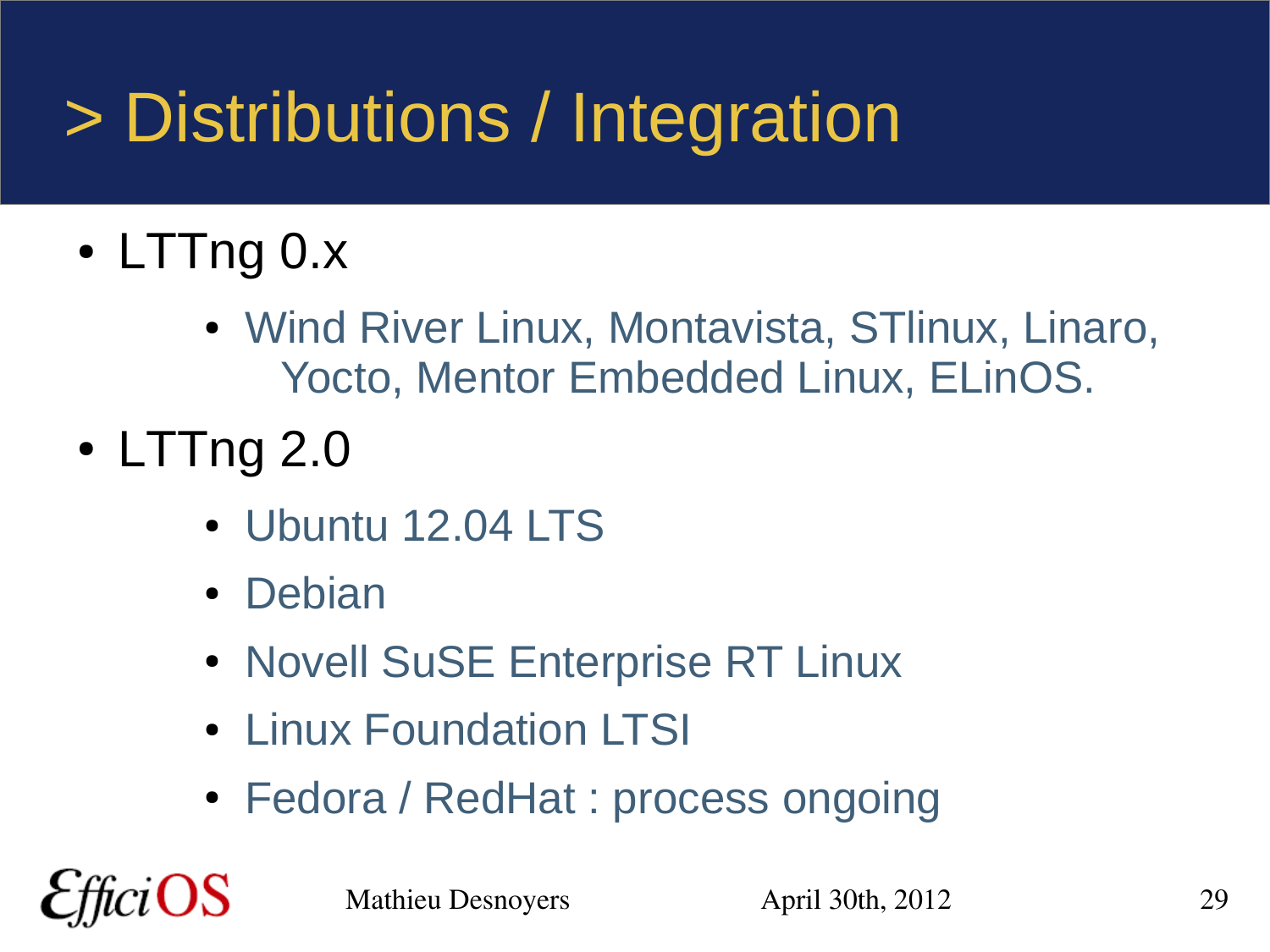### > Collaborations

- Financial support: CAE, DRDC, Ericsson, Google, Opal-RT, Revolution Linux, with matching contributions from CRIAQ, NSERC, Prompt.
- Maintainer and main developer: Mathieu Desnoyers, EfficiOS
- Integrating and redistributing LTTng: Wind River, MontaVista, Linaro, LTSI, Debian, Ubuntu, Suse, Fedora/Red Hat (pending).
- Interfacing: GDB tracepoints can interoperate with LTTng UST tracepoints, The Multi Core Association is defining a Common Trace Format (CTF), for which LTTng 2.0 is a reference implementation.
- Code contributions: over 70 individuals from more than 20 companies including Ericsson, Google, IBM, Red Hat...

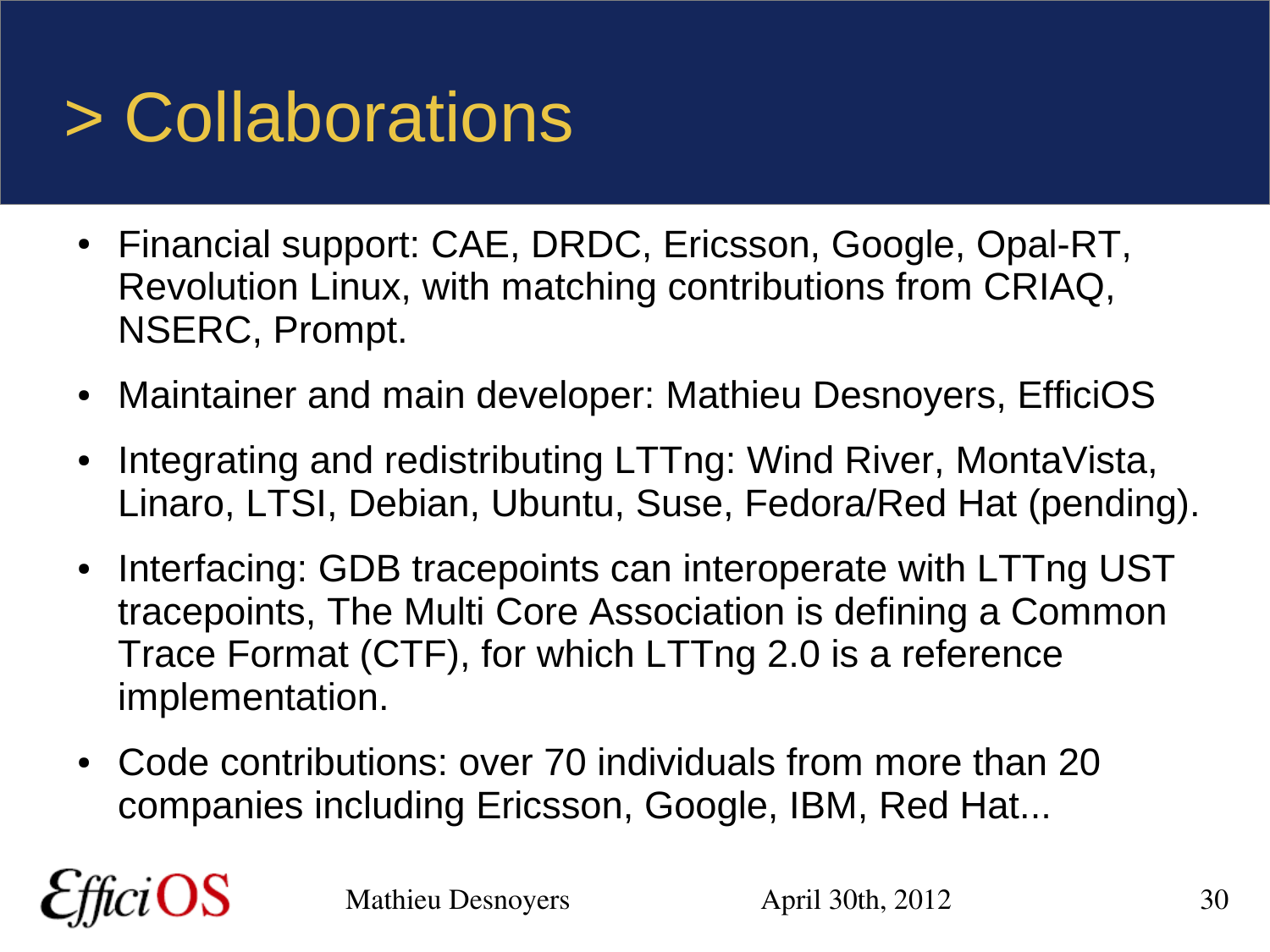#### > Babeltrace

 $[13:58:29.128909723]$  (+0.000002475) sys read: { 0 }, { "firefox-bin", 3363 }, { fd = 5, buf = count =  $16$  }  $[13:58:29.128911513]$  (+0.000001790) exit syscall: { 0 }, { "firefox-bin", 3363 }, { ret = -11  $[13:58:29.128919672]$  (+0.000008159) sys write: { 0 }, { "firefox-bin", 3363 }, { fd = 5, buf , count =  $8$  }  $[13:58:29.128921404]$  (+0.000001732) exit\_syscall: { 0 }, { "firefox-bin", 3363 }, { ret = 8 }  $[13:58:29.128922884]$  (+0.000001480) sys read: { 0 }, { "firefox-bin", 3363 }, { fd = 19, buf , count =  $1$  }  $[13:58:29.128925765]$  (+0.000002881) exit syscall: { 0 }, { "firefox-bin", 3363 }, { ret = 1 }  $[13:58:29.128928120]$  (+0.000002355) sys write: { 0 }, { "firefox-bin", 3363 }, { fd = 5, buf  $, count = 8$  }  $[13:58:29.128929552]$  (+0.000001432) exit syscall: { 0 }, { "firefox-bin", 3363 }, { ret = 8 }  $[13:58:29.129020005]$  (+0.000090453) exit syscall: { 0 }, { "acpid", 1536 }, { ret = 1 }  $[13:58:29.129025587]$  (+0.000005582) sys rt sigprocmask: { 0 }, { "acpid", 1536 }, { how = 0,  $oset = 0x0$ , sigsetsize = 8 }  $[13:58:29.129027993]$  (+0.000002406) exit syscall: { 0 }, { "acpid", 1536 }, { ret = 0 }  $[13:58:29.129030188]$  (+0.000002195) sys poll: { 0 }, { "acpid", 1536 }, { ufds = 0x7FFF2A055D meout msecs =  $0$  }  $[13:58:29.129032570]$  (+0.000002382) exit syscall: { 0 }, { "acpid", 1536 }, { ret = 0 }  $[13:58:29.129033929]$  (+0.000001359) sys rt sigprocmask: { 0 }, { "acpid", 1536 }, { how = 1,  $oset = 0x0$ , sigsetsize = 8 }  $[13:58:29.129035144]$  (+0.000001215) exit syscall: { 0 }, { "acpid", 1536 }, { ret = 0 }  $[13:58:29.129037520]$  (+0.000002376) sys\_read: { 0 }, { "acpid", 1536 }, { fd = 4, buf = 0x7FF  $= 24$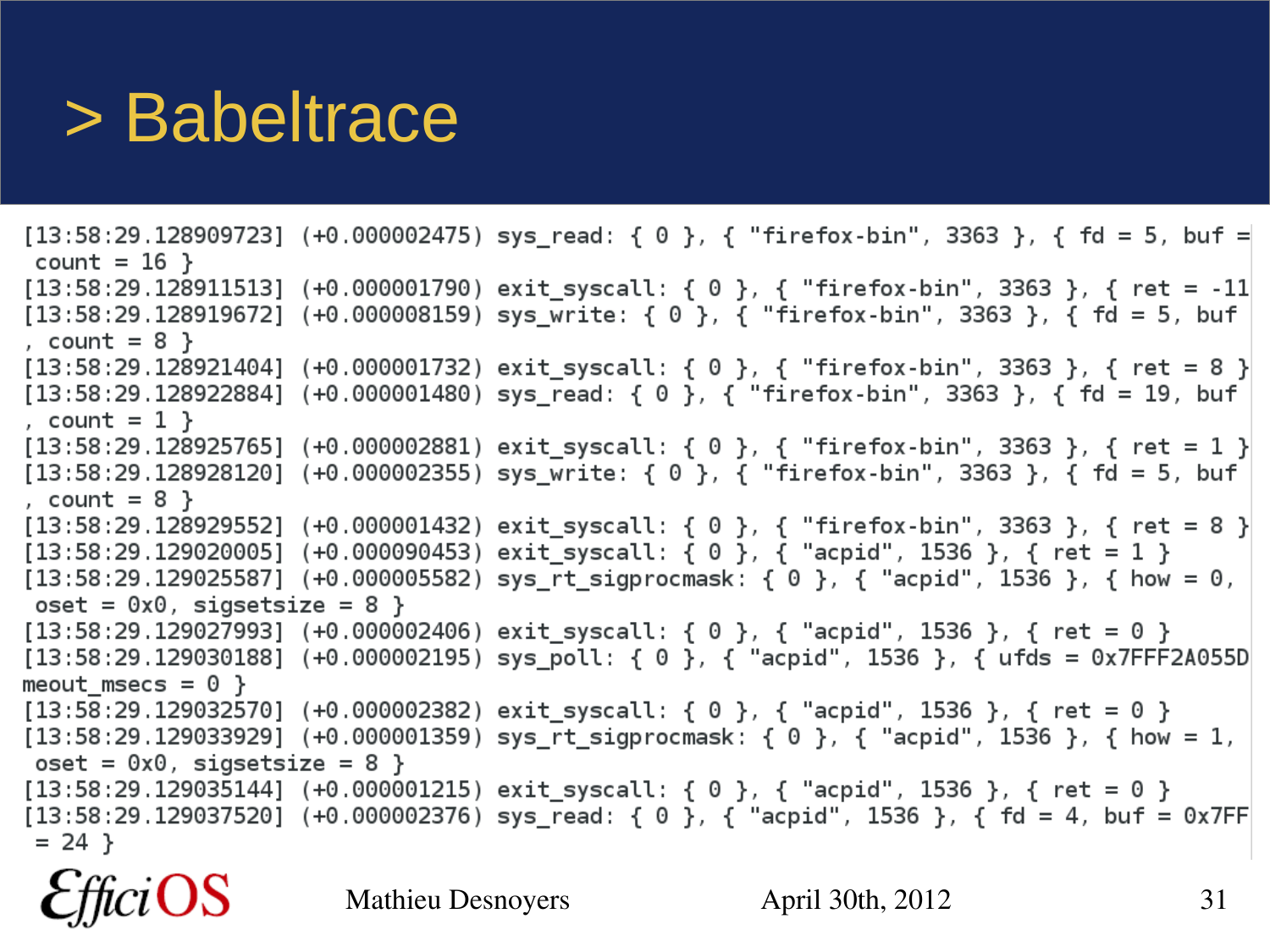|                   |             |            |                    | <sub>F</sub> Statistics for interval [1330053201794942051, 1330053202795131720[·                                                                             |
|-------------------|-------------|------------|--------------------|--------------------------------------------------------------------------------------------------------------------------------------------------------------|
| <b>CPUs</b>       | 4           |            | (max/cpu : 25.00%) |                                                                                                                                                              |
| <b>Processes</b>  | N/A         | (⊙, ⊙)     |                    |                                                                                                                                                              |
| Threads           | N/A         | (0, 0)     |                    |                                                                                                                                                              |
| <b>Files</b>      | N/A         | (0, 0)     |                    | N/A kbytes/sec                                                                                                                                               |
| Network           | N/A         | (0, 0)     |                    | N/A Mbytes/sec                                                                                                                                               |
|                   |             |            |                    |                                                                                                                                                              |
| $\Gamma$ CPU Top- |             |            |                    |                                                                                                                                                              |
| $CPU$ %)          | <b>TGID</b> | <b>PID</b> | <b>NAME</b>        |                                                                                                                                                              |
| 10.00             | 23844       | 23844      | gnome-shell        |                                                                                                                                                              |
| 5.50              | 20627       | 20627      | firefox-bin        |                                                                                                                                                              |
| 0.93              | 23653       | 23653      | Xorg               |                                                                                                                                                              |
| 0.29              | 4788        | 4788       | epiphany-browse    |                                                                                                                                                              |
| 0.05              | 11223       | 11223      | kworker/2:2        |                                                                                                                                                              |
| 0.05              | 11173       | 11173      | kworker/0:0        |                                                                                                                                                              |
| 0.05              | 11222       | 11222      | kworker/1:1        |                                                                                                                                                              |
| 0.05              | 10843       | 10843      | kworker/3:1        |                                                                                                                                                              |
| ∣0.04             | 14809       | 14809      | hald               |                                                                                                                                                              |
| ∣⊙.⊙4             | 24103       |            | xchat              | Ittngtop                                                                                                                                                     |
|                   |             | 24103      |                    |                                                                                                                                                              |
| 0.02              | 31261       | 31261      | synergyc           |                                                                                                                                                              |
| 0.02              | 20247       | 20247      | emacs              |                                                                                                                                                              |
| 0.02              | 6251        | 6251       | emacs              |                                                                                                                                                              |
| 0.02              | 2403        | 2403       | soffice.bin        |                                                                                                                                                              |
| 0.01              | 25701       | 25701      | emacs              |                                                                                                                                                              |
| 0.01              | 2719        | 2719       | nmbd               |                                                                                                                                                              |
| 0.01              | 13085       | 13085      | icedove-bin        |                                                                                                                                                              |
| 0.01              | 1534        | 1534       | dbus-daemon        |                                                                                                                                                              |
| ⊙.⊙⊙              | 11193       | 11193      | kworker/u:1        |                                                                                                                                                              |
| 0.00              | 10985       | 10985      | kworker/u:2        |                                                                                                                                                              |
| 0.00              | 577         | 577        | ips-monitor        |                                                                                                                                                              |
| 0.00              | 9750        | 9750       | ksoftirqd/3        | ダ                                                                                                                                                            |
|                   | 17301       | 17301      | kworker/1:2        |                                                                                                                                                              |
| ⊙.⊙⊙<br> ⊙.⊙⊙     | 23813       | 23813      | gnome-settings-    |                                                                                                                                                              |
|                   |             |            |                    |                                                                                                                                                              |
| rStatus           |             |            |                    |                                                                                                                                                              |
| Starting display  |             |            |                    |                                                                                                                                                              |
| Pause             |             |            |                    |                                                                                                                                                              |
|                   |             |            |                    |                                                                                                                                                              |
|                   |             |            |                    |                                                                                                                                                              |
|                   |             |            |                    | <mark>F2</mark> :CPUtop <mark>F3</mark> :PerfTop <mark>F6</mark> :IOTop <mark>Enter</mark> :Details <mark>q</mark> :Quit   <mark>B</mark> :Perf Pref p:Pause |
|                   |             |            |                    |                                                                                                                                                              |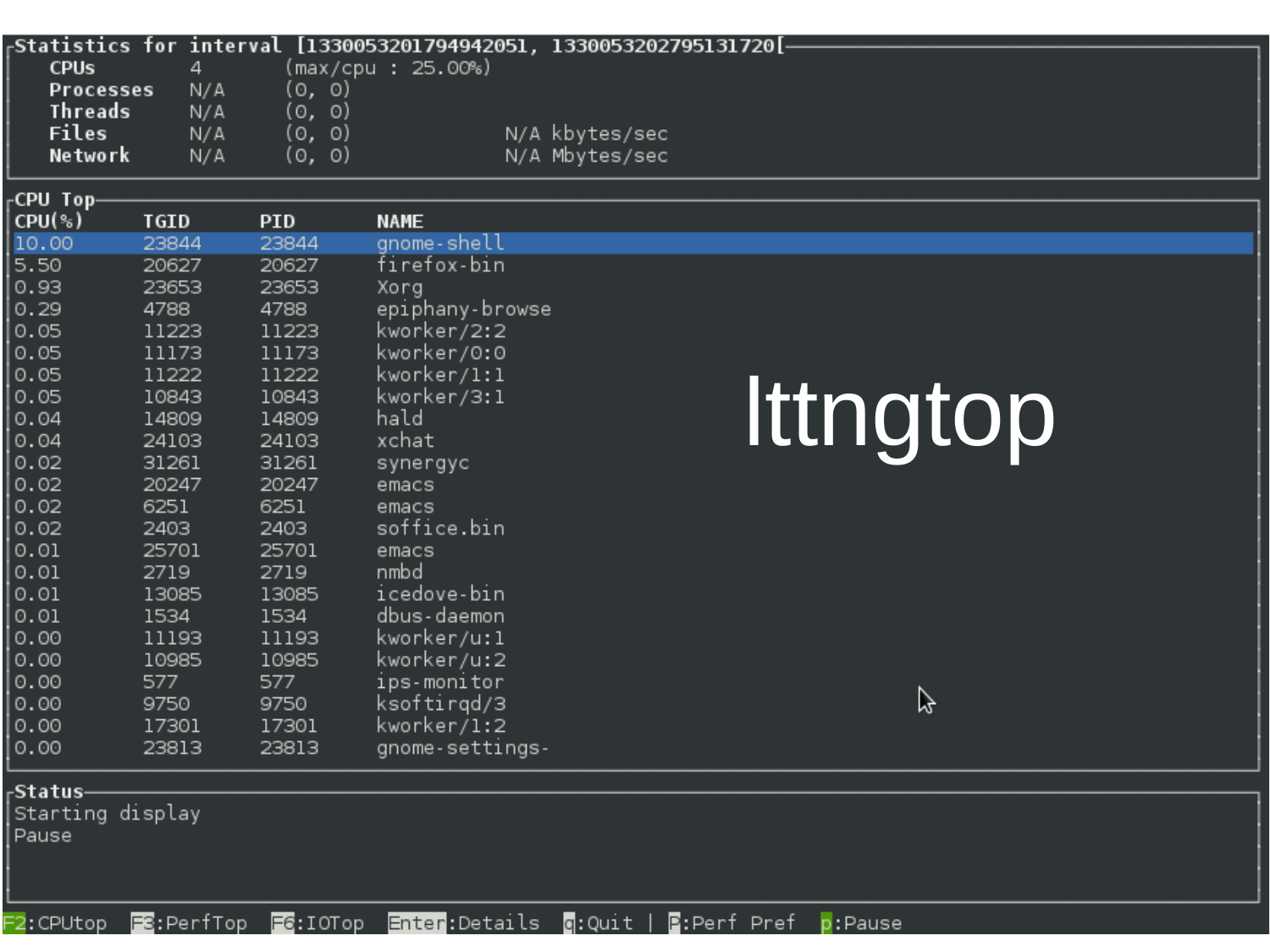## > Eclipse Linux Tools Project: LTTng support

#### [http://wiki.eclipse.org/Linux\\_Tools\\_Project/LTTng](http://wiki.eclipse.org/Linux_Tools_Project/LTTng)



LTTng 2.0 support planned for Juno release.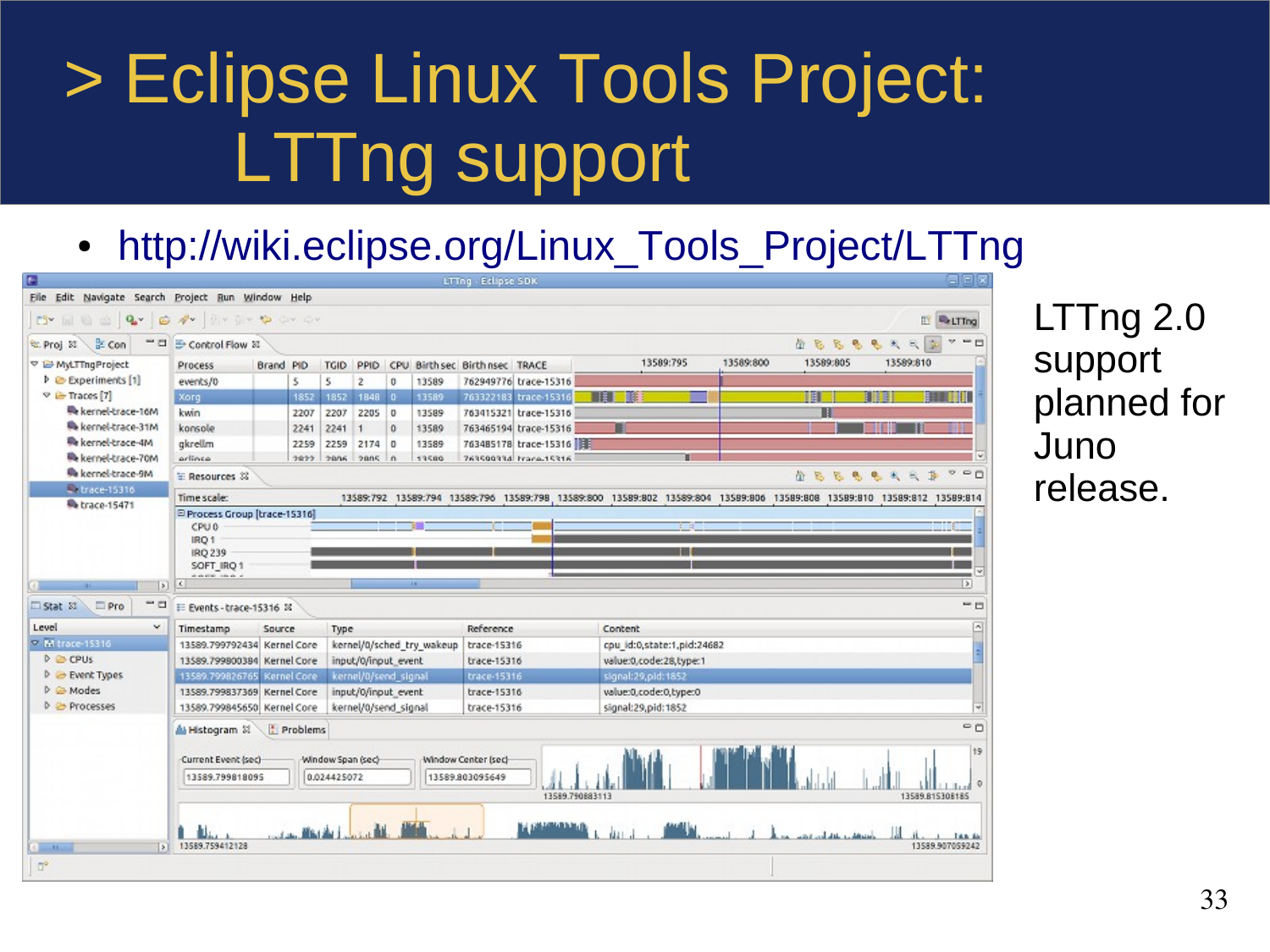#### > LTTV

|              | <b>Linux Trace Toolkit Viewer</b>                                                                                                                                                                                                                                                 |                                                     |            |      |        |               |                                                                                                                       |                                                                                                                                                                                                                                                                                                                                                                                                                                                                     | $  \in$ $x$         |
|--------------|-----------------------------------------------------------------------------------------------------------------------------------------------------------------------------------------------------------------------------------------------------------------------------------|-----------------------------------------------------|------------|------|--------|---------------|-----------------------------------------------------------------------------------------------------------------------|---------------------------------------------------------------------------------------------------------------------------------------------------------------------------------------------------------------------------------------------------------------------------------------------------------------------------------------------------------------------------------------------------------------------------------------------------------------------|---------------------|
| File         | View Tools<br>Plugins                                                                                                                                                                                                                                                             |                                                     |            |      |        |               |                                                                                                                       |                                                                                                                                                                                                                                                                                                                                                                                                                                                                     | Help                |
|              |                                                                                                                                                                                                                                                                                   |                                                     |            |      |        |               |                                                                                                                       | $\begin{array}{l} \hbox{\large $\mathfrak{Q}$} \hspace{0.2cm} \hbox{\large $\mathfrak{Q}$} \hspace{0.2cm} \hbox{\large $\mathfrak{Q}$} \hspace{0.2cm} \hbox{\large $\mathfrak{Q}$} \hspace{0.2cm} \hbox{\large $\mathfrak{Q}$} \hspace{0.2cm} \hbox{\large $\mathfrak{Q}$} \end{array} \hspace{0.2cm} \hbox{\large $\mathfrak{Q}$} \hspace{0.2cm} \hbox{\large $\mathfrak{Q}$} \hspace{0.2cm} \hbox{\large $\mathfrak{Q}$} \hspace{0.2cm} \hbox{\large $\mathfrak{$ |                     |
|              | Traceset                                                                                                                                                                                                                                                                          |                                                     |            |      |        |               |                                                                                                                       |                                                                                                                                                                                                                                                                                                                                                                                                                                                                     |                     |
| Ð            | Resource                                                                                                                                                                                                                                                                          |                                                     |            |      |        |               | 52540<br>101730325nz                                                                                                  | 22622<br>485402585n:                                                                                                                                                                                                                                                                                                                                                                                                                                                | 22701<br>863074845n |
| 黯            | Blockdev (22.0)                                                                                                                                                                                                                                                                   |                                                     |            |      |        |               |                                                                                                                       |                                                                                                                                                                                                                                                                                                                                                                                                                                                                     |                     |
|              | Blockdev (3.0)                                                                                                                                                                                                                                                                    |                                                     |            |      |        |               |                                                                                                                       |                                                                                                                                                                                                                                                                                                                                                                                                                                                                     |                     |
|              | CPUO                                                                                                                                                                                                                                                                              |                                                     |            |      |        |               |                                                                                                                       |                                                                                                                                                                                                                                                                                                                                                                                                                                                                     |                     |
|              | IRQ 1 [i8042]                                                                                                                                                                                                                                                                     |                                                     |            |      |        |               |                                                                                                                       |                                                                                                                                                                                                                                                                                                                                                                                                                                                                     |                     |
|              | IRQ 14 [ide0]                                                                                                                                                                                                                                                                     |                                                     |            |      |        |               |                                                                                                                       |                                                                                                                                                                                                                                                                                                                                                                                                                                                                     |                     |
|              | IRQ 15 [ide1]                                                                                                                                                                                                                                                                     |                                                     |            |      |        |               |                                                                                                                       |                                                                                                                                                                                                                                                                                                                                                                                                                                                                     |                     |
|              | IRQ 18 [uhci_hcd:usb2]                                                                                                                                                                                                                                                            |                                                     |            |      |        |               |                                                                                                                       |                                                                                                                                                                                                                                                                                                                                                                                                                                                                     |                     |
|              | inn an Lui-nì<br>Process                                                                                                                                                                                                                                                          | Brand                                               | <b>PID</b> | TGID |        | PPID CPU 2254 |                                                                                                                       | 2262:                                                                                                                                                                                                                                                                                                                                                                                                                                                               | 22702               |
| Ð            |                                                                                                                                                                                                                                                                                   |                                                     |            |      |        |               | 101730325ns                                                                                                           | 485402585nz                                                                                                                                                                                                                                                                                                                                                                                                                                                         | 869074845n:<br>∸    |
| ଛା           | su                                                                                                                                                                                                                                                                                | UNBRANDED 4182 4182 4151 0                          |            |      |        |               |                                                                                                                       |                                                                                                                                                                                                                                                                                                                                                                                                                                                                     |                     |
|              | lttctl<br>lttd                                                                                                                                                                                                                                                                    | UNBRANDED 4183 4183 4182 0<br>UNBRANDED 4185 4185 1 |            |      |        | Ω             |                                                                                                                       |                                                                                                                                                                                                                                                                                                                                                                                                                                                                     |                     |
|              | lttd                                                                                                                                                                                                                                                                              | UNBRANDED 4186 4185 1                               |            |      |        | Ω             |                                                                                                                       |                                                                                                                                                                                                                                                                                                                                                                                                                                                                     |                     |
|              | /bin/dd                                                                                                                                                                                                                                                                           | UNBRANDED 4187 4187 4176 0                          |            |      |        |               |                                                                                                                       |                                                                                                                                                                                                                                                                                                                                                                                                                                                                     |                     |
|              | /bin/su                                                                                                                                                                                                                                                                           | UNBRANDED 4188 4188                                 |            |      | 4151 0 |               |                                                                                                                       |                                                                                                                                                                                                                                                                                                                                                                                                                                                                     |                     |
|              | /usr/local/bin/lttctl UNBRANDED 4189 4189 4188 0                                                                                                                                                                                                                                  |                                                     |            |      |        |               |                                                                                                                       |                                                                                                                                                                                                                                                                                                                                                                                                                                                                     |                     |
|              |                                                                                                                                                                                                                                                                                   |                                                     |            |      |        |               |                                                                                                                       |                                                                                                                                                                                                                                                                                                                                                                                                                                                                     |                     |
| $\mathbf{D}$ |                                                                                                                                                                                                                                                                                   |                                                     |            |      |        |               |                                                                                                                       |                                                                                                                                                                                                                                                                                                                                                                                                                                                                     |                     |
|              |                                                                                                                                                                                                                                                                                   |                                                     |            |      |        |               | $ me pm $ ftmp/trace-dd-hdc-hda/cpu 0), 0, 0, swapper, UNBRANDED, 0, 0x0, IRQ { major = 3, minor = 0, direction = 1 } |                                                                                                                                                                                                                                                                                                                                                                                                                                                                     |                     |
|              | ome/pmf/tmp/trace-dd-hdc-hda/cpu_0), 0, 0, swapper, UNBRANDED, 0, 0x0, IRQ { device = 3145728, sector = 80207, size = 4096, what = 16908288, error = 0 }                                                                                                                          |                                                     |            |      |        |               |                                                                                                                       |                                                                                                                                                                                                                                                                                                                                                                                                                                                                     |                     |
|              | a/pmf/tmp/trace-dd-hdc-hda/cpu_0), 4187, 4187, /bin/dd, UNBRANDED, 4176, 0x0, SYSCALL { device = 23068672, sector = 0, size = 0, what = 16842752, error = 0 }                                                                                                                     |                                                     |            |      |        |               |                                                                                                                       |                                                                                                                                                                                                                                                                                                                                                                                                                                                                     |                     |
|              | pmf/tmp/trace-dd-hdc-hda/cpu 0), 4187, 4187, /bin/dd, UNBRANDED, 4176, 0x0, SYSCALL { major = 22, minor = 0, direction = 0 }                                                                                                                                                      |                                                     |            |      |        |               |                                                                                                                       |                                                                                                                                                                                                                                                                                                                                                                                                                                                                     |                     |
|              | (pmf/tmp/trace-dd-hdc-hda/cpu_0), 4187, 4187, /bin/dd, UNBRANDED, 4176, 0x0, SYSCALL { device = 23068672, sector = 0, size = 0, what = 16842752, error = 0 }                                                                                                                      |                                                     |            |      |        |               |                                                                                                                       |                                                                                                                                                                                                                                                                                                                                                                                                                                                                     |                     |
|              | /me/pmf/tmp/trace-dd-hdc-hda/cpu_0), 0, 0, swapper, UNBRANDED, 0, 0x0, IRQ { major = 22, minor = 0, direction = 0<br>chandhauchaire dd barbail (A) A A channair UNDDANDED A A-A 100 f deilio o connente como a chear a chear o chearth chear o A)                                 |                                                     |            |      |        |               |                                                                                                                       |                                                                                                                                                                                                                                                                                                                                                                                                                                                                     |                     |
|              |                                                                                                                                                                                                                                                                                   |                                                     |            |      |        |               |                                                                                                                       | $\blacktriangleright$ $\blacktriangleright$                                                                                                                                                                                                                                                                                                                                                                                                                         |                     |
|              | $\mathbb{F}$ ns<br>Time Frame start: 2254 $\frac{1}{\sqrt{25}}$ s 101730325 $\frac{1}{\sqrt{25}}$ ns end: 2270 $\frac{1}{\sqrt{25}}$ s 869074845 $\frac{1}{\sqrt{25}}$ ns Time Interval: 16<br>Current Time: $2258 \div 5$ 13623345<br>$\frac{1}{2}$ s 767344520 $\frac{1}{2}$ ns |                                                     |            |      |        |               |                                                                                                                       |                                                                                                                                                                                                                                                                                                                                                                                                                                                                     |                     |
|              |                                                                                                                                                                                                                                                                                   |                                                     |            |      |        |               |                                                                                                                       |                                                                                                                                                                                                                                                                                                                                                                                                                                                                     |                     |
|              |                                                                                                                                                                                                                                                                                   |                                                     |            |      |        |               |                                                                                                                       |                                                                                                                                                                                                                                                                                                                                                                                                                                                                     |                     |

• Will be ported to LTTng 2.0 soon. 34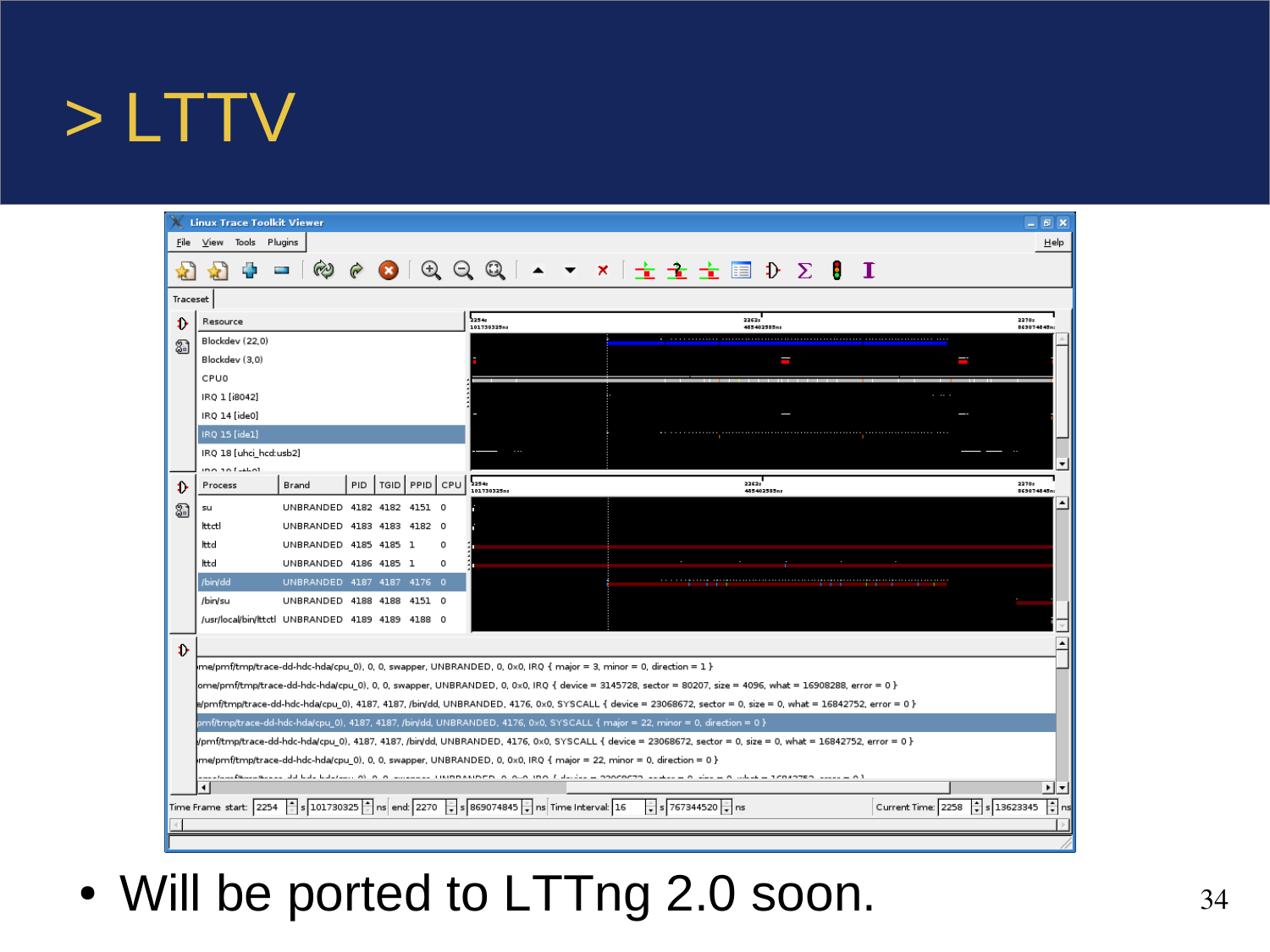#### > LTTng-Graph

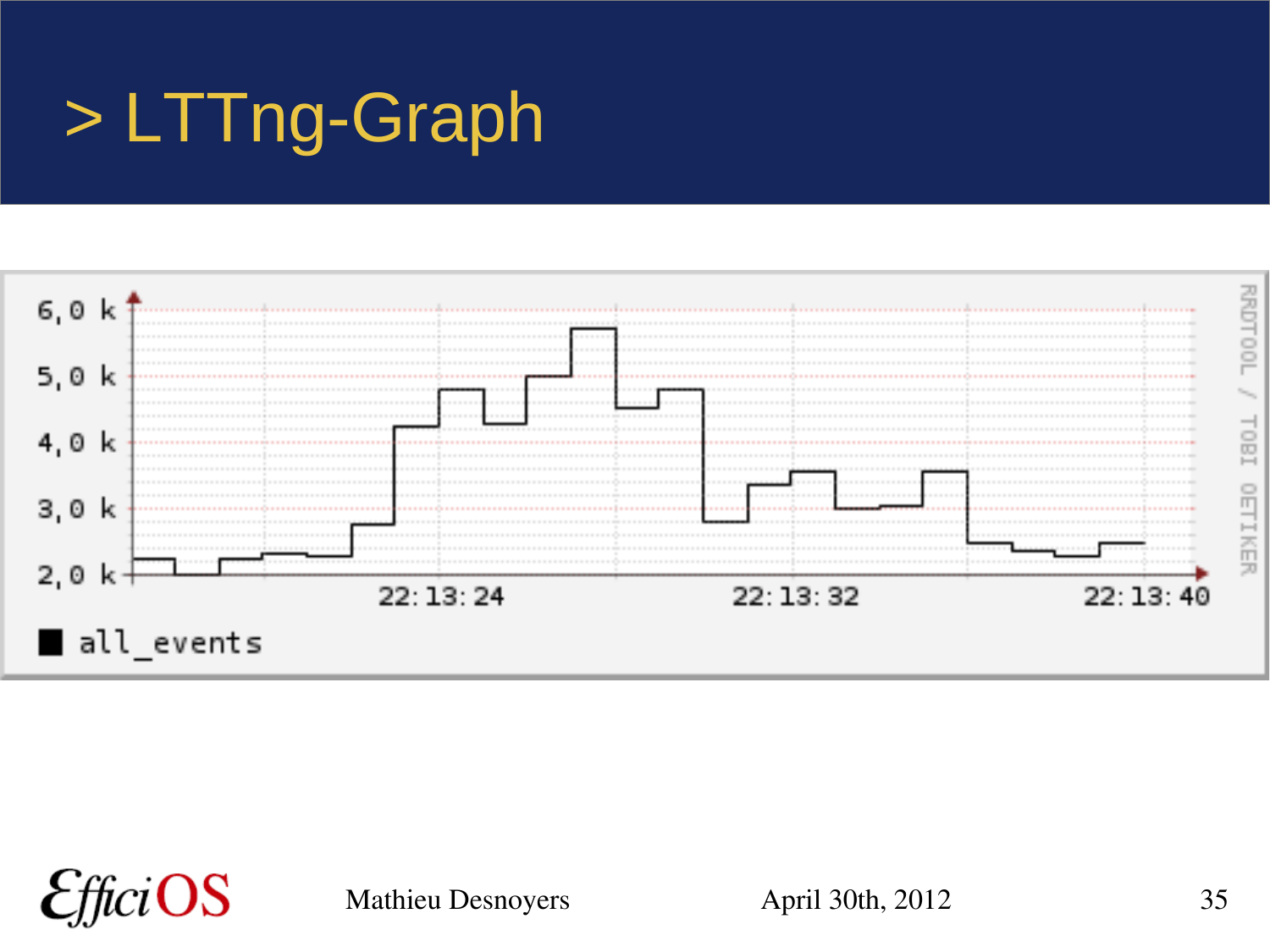# LTTng studio

| L,                                                                                      | <b>Flightbox</b>                                    | 回区<br>۵                            |  |  |  |  |  |  |
|-----------------------------------------------------------------------------------------|-----------------------------------------------------|------------------------------------|--|--|--|--|--|--|
| <b>File</b>                                                                             |                                                     |                                    |  |  |  |  |  |  |
| <b>CPU Usage according to time</b>                                                      |                                                     |                                    |  |  |  |  |  |  |
| 1<br>0.8<br>Usage<br>0.6<br>$\frac{1}{6}$ 0.4<br>0.2<br>$\mathbf{0}$<br>110953200000000 | 110954000000000<br>110954800000000                  | 110955600000000<br>110956400000000 |  |  |  |  |  |  |
| <b>PID</b>                                                                              | <b>Time</b><br>Command                              | Running                            |  |  |  |  |  |  |
| 18028                                                                                   | /usr/bin/burnP5                                     | E<br>0.323210496046875             |  |  |  |  |  |  |
| 18031                                                                                   | /usr/bin/burnMMX                                    | 0.148785498703125                  |  |  |  |  |  |  |
| 18030                                                                                   | /usr/bin/pkill                                      | 0.009590421                        |  |  |  |  |  |  |
| 1366                                                                                    | Xorg                                                | 0.006733815                        |  |  |  |  |  |  |
| 15346                                                                                   | firefox-bin                                         | 0.003516512                        |  |  |  |  |  |  |
| 2332                                                                                    | multiload-apple                                     | 0.001550314                        |  |  |  |  |  |  |
| 11351                                                                                   | gnome-terminal                                      | 0.001502524                        |  |  |  |  |  |  |
| 18032                                                                                   | /bin/sleep                                          | 6.38355E-4                         |  |  |  |  |  |  |
| 18024                                                                                   | /home/francis/workspace2/flightbox/tests 5.85707E-4 |                                    |  |  |  |  |  |  |
| 112                                                                                     | kondemand/3                                         | 4.97675E-4                         |  |  |  |  |  |  |
| 15352                                                                                   | firefox-bin                                         | 4.15732E-4                         |  |  |  |  |  |  |
| 15250                                                                                   | java                                                | 4.05233E-4                         |  |  |  |  |  |  |
| 2313                                                                                    | ubuntu-sso-logi                                     | 3.34031E-4                         |  |  |  |  |  |  |
| 15443                                                                                   | xchat                                               | 3.27217E-4                         |  |  |  |  |  |  |
| 2464                                                                                    | ubuntuone-syncd                                     | 2.99705E-4<br>$\checkmark$         |  |  |  |  |  |  |

April 30th, 2012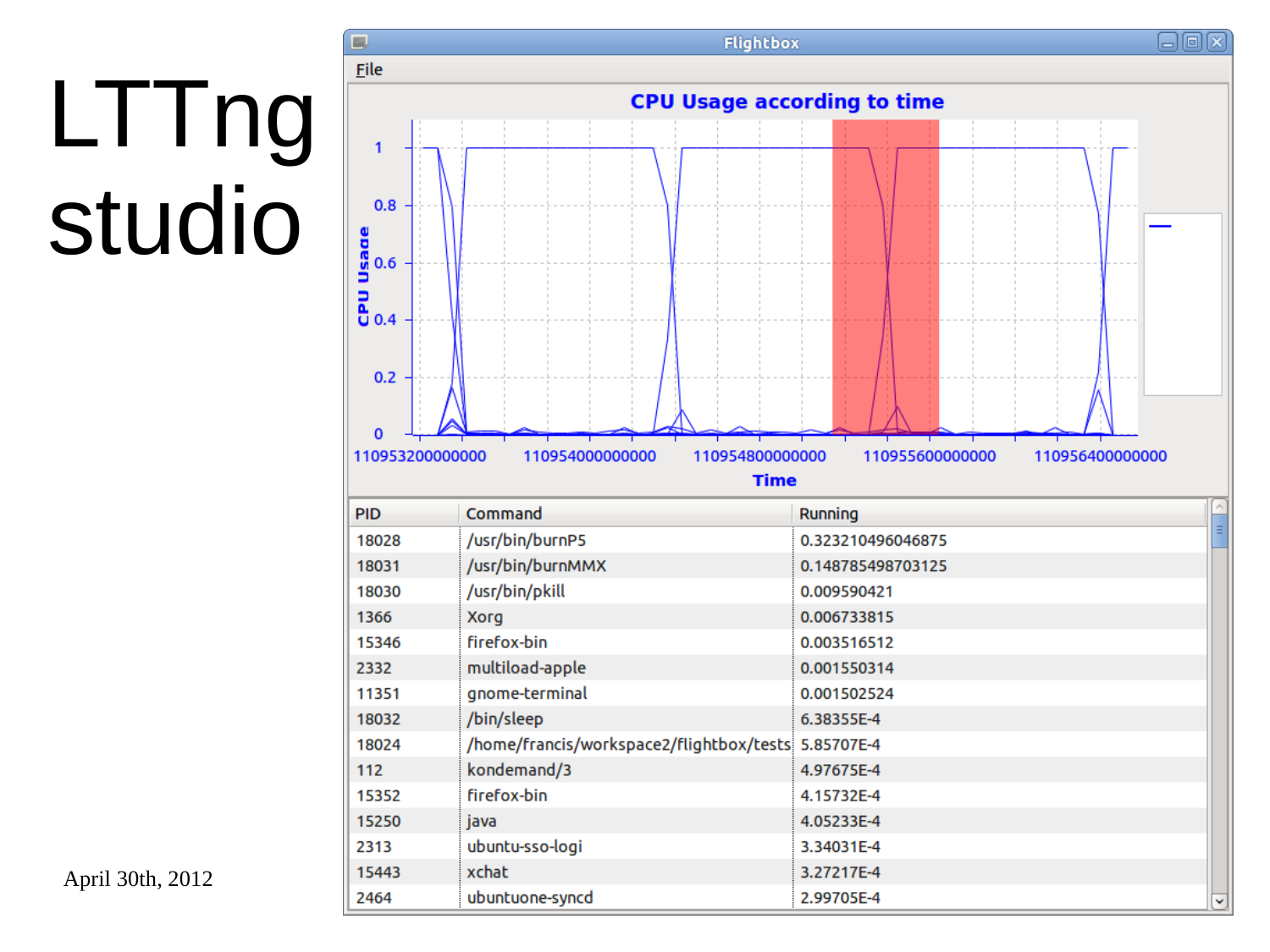#### > The road ahead

- New LTTV and TMF with Common Trace Format and State System
- Live tracing
- Other language bindings
- Remote tracing
- Filtering

OS

- Dependency analysis
- Event abstraction